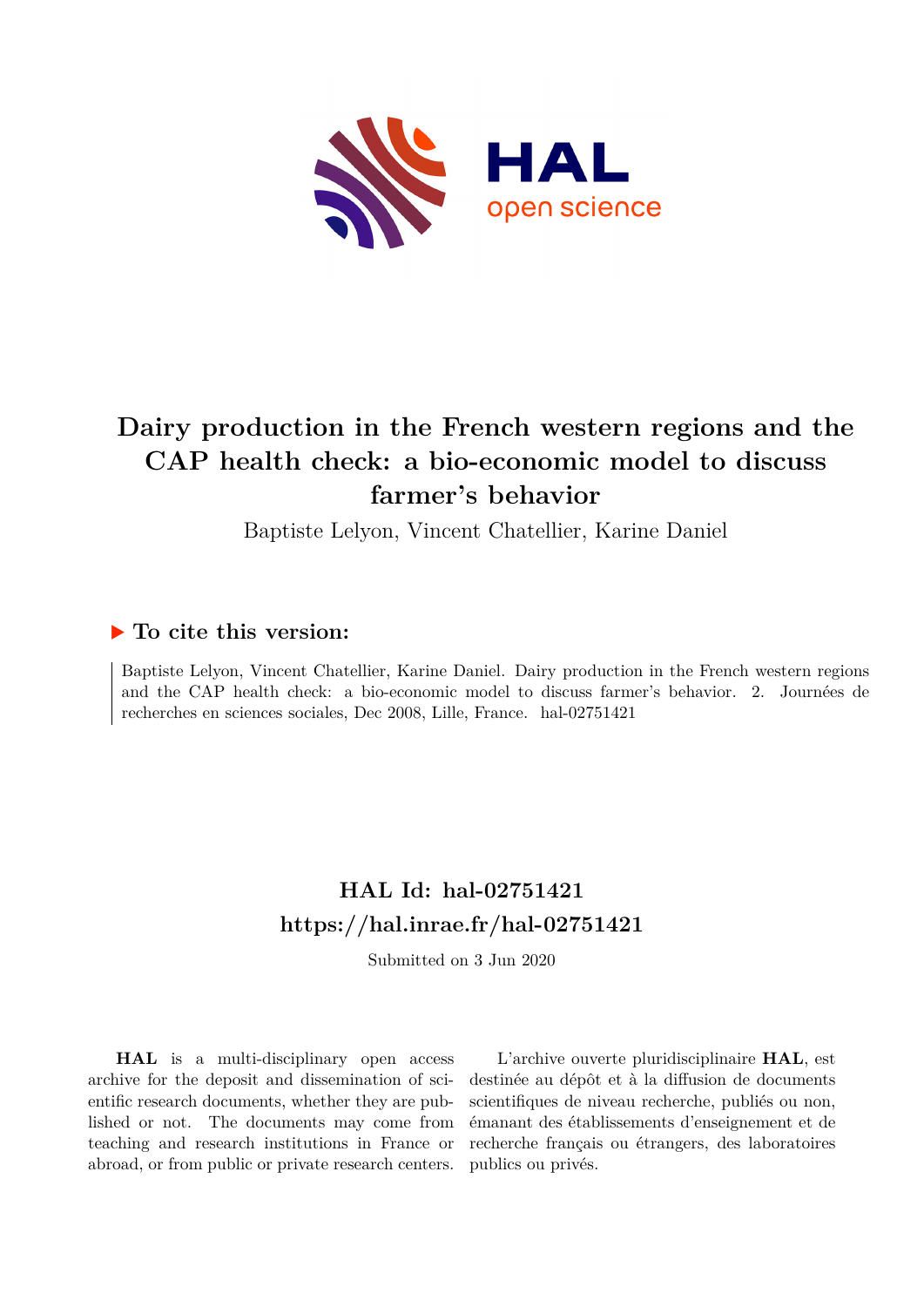**Dairy production in the French western regions and the CAP Health Check : a bio**-**economic model to discuss farmer's behaviour** 

**Baptiste Lelyon(1), Vincent Chatellier(1), Karine Daniel(1, 2)** 

**1 : INRA, UR1134, LERECO, rue de la Géraudière, 44316 Nantes, France. 2 : ESA, LARESS, 55 rue Rabelais, 49007 Angers, France.** 

> **Contact: blelyon@nantes.inra.fr ; Tel: (33)2 40 67 52 36 Fax: (33)2 40 67 50 74**





**2èmes journées de recherches en sciences sociales INRA SFER CIRAD**  11 & 12 décembre 2008 – LILLE, France

Ce travail s'inscrit dans le cadre du programme de recherche inter-régional « Laitop » (PSDR Grand Ouest) et dans le cadre du programme de recherché national « Dynamique et devenir des territoires laitiers en France et en Europe » coordonné par la FESIA et financé par le CNIEL, le Crédit Agricole, Groupama et Seproma.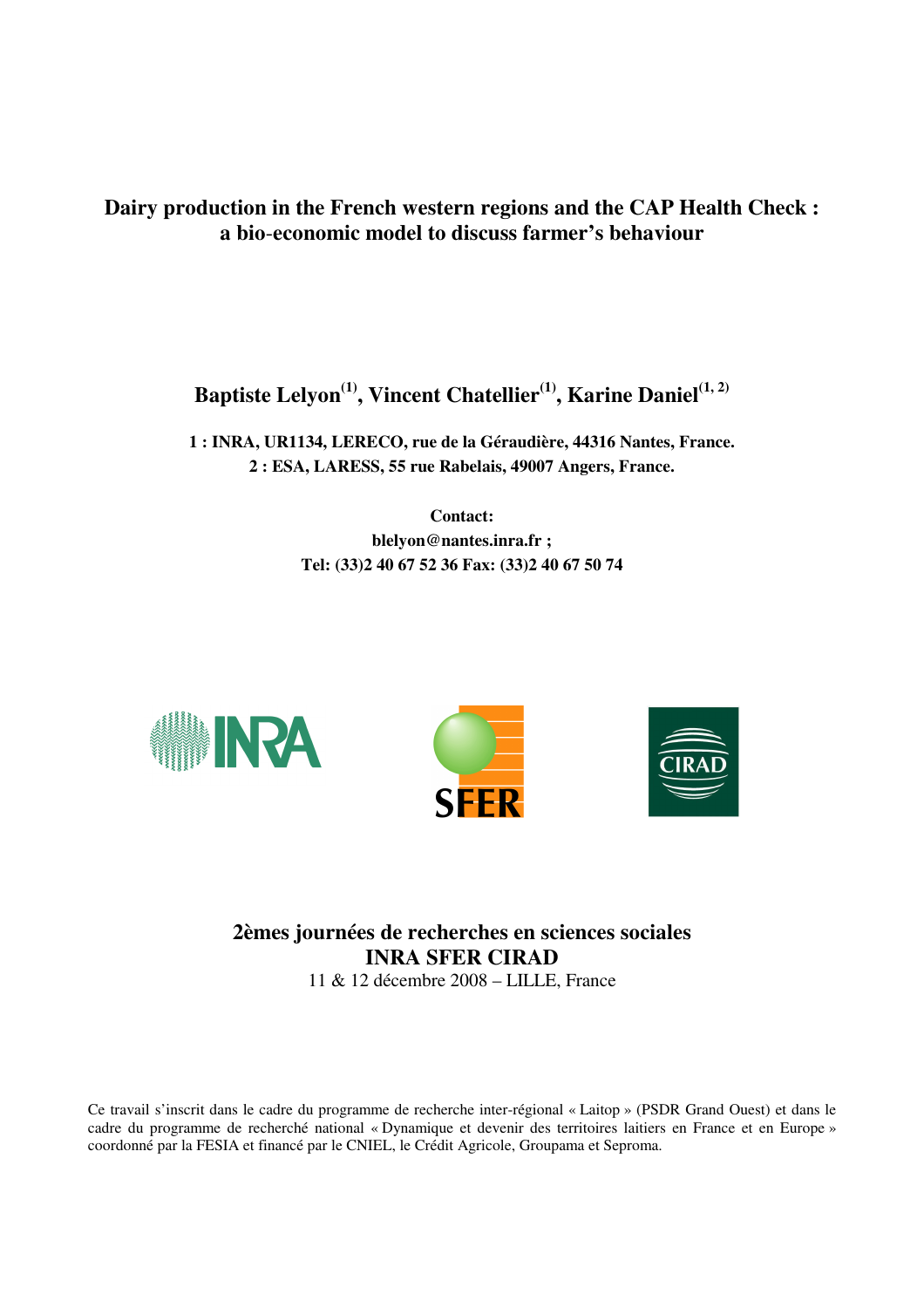## **Dairy production in the French western regions and the CAP Health Check : a bio-economic model to discuss farmer's behaviour**

Baptiste Lelyon<sup>(1)</sup>, Vincent Chatellier<sup>(1)</sup>, Karine Daniel<sup>(1, 2)</sup>

**Abstract**. In this paper, we discuss the productive and economic implications of several options for the future Common Agricultural Policy (CAP) focusing on French dairy farms (as France includes 16% of the EU milk quota). The options studied follow the proposals made by the European Commission in May 2008 for the "Health Check" of the CAP. We examine the cross effects, on the productive strategy of French dairy farms, of the phasing out of milk quotas and a simplification of the single payment scheme (adoption of a full decoupling and implementation of a regionalization according to Articles No. 58-59 of Council Regulation (EC) No 1782/2003). To do this, a model based on mathematical programming has been developed. This model, which can be qualified as "bio-economic", enables us to measure the impact of a change in the CAP on supply behaviour. While respecting the principle of agent rationality (maximization of profit), the model incorporates the economic risk related to the volatility of input and output prices. This is done through the "Utility efficient programming" method which enables us to represent the utility of the farmer in a negative exponential form. Thus, the model maximises the expected utility of income while taking into account a set of constraints: regulatory, structural, zootechnical, agronomic and environmental. The model is applied to four types of dairy farms to reflect the diversity of production systems in France. The model is used to produce quantitative estimations and to evaluate policy changes through the simulation of the CAP Health Check implementation. The results show that with the end of milk quota system, dairy farmers have a high productive potential. The adoption of a full decoupling of the single payment encourages farmers to substitute a part of corn silage by grass. However, rising prices of agricultural production encourage, on the contrary, farmers to intensify their system in order to free up land for growing cereals.

**Keywords:** dairy farm, CAP Health Check, abolition of milk quotas, price volatility, bio-economic model, Utility efficient programming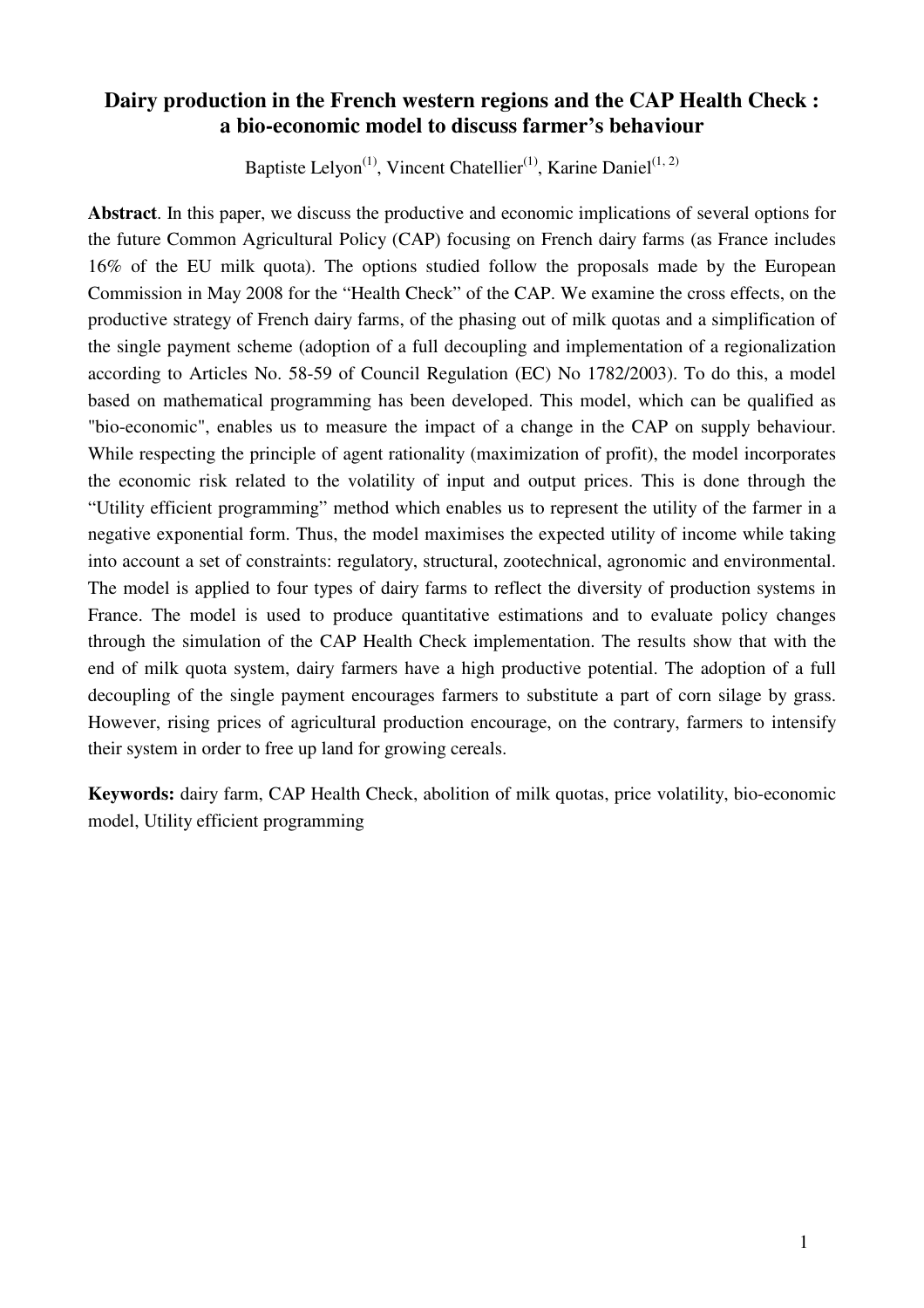# **INTRODUCTION**

For EU dairy farmers, the Luxemburg agreement, decided in 2003, marked a new phase in the process of Common Agriculture Policy (CAP) reform. The direct payments were decoupled and the Single Payment Scheme (SPS) was implemented. It was the first time, since the setting up of milk quota in 1984, that the dairy common market organisation was deeply modified. This reform aimed to increase the competitiveness of European agriculture and to promote a market orientated agricultural sector. The Health Check of the CAP maintains these objectives and the European Commission made several proposals in this sense (European Commission, 2008) :

- i) Increase of milk quota by 1% annually from 2009 to 2013 to help the sector with gradual transitional measures to prepare to a market without quotas post 2015.
- ii) The removal of set aside: set aside entitlements become normal entitlements;
- iii) Full decoupling for many vegetal productions (arable crops, seeds and hops) and some animal activities (slaughter premium for young animals, slaughter premium for adult animals and special beef premium) ;
- iv) These proposals allow Member States to change their decisions on the i
- v) Implementation of the SPS model: Member States applying the historic model are allowed to change over to the regional model. The regional model provides more equitable support to farmers, despite some initial redistribution of support.
- vi) In EU-15, basic modulation, applying to all payments above  $\epsilon$  5 000, increases by 2% annually from 2009 until it reaches 13% in 2012. This is a budgetary transfer from farmer direct payments (Pillar I) to rural development (Pillar II) measures.

In France, more than in some others EU member states, these proposals raise questions because the national authorities chose a partial decoupling and the allocation of the single payment based on historical references. Moreover, these authorities have historically favoured a balanced geographical distribution of milk production through an administration of milk quotas. For French dairy farmers, these changes occurred simultaneously with an unprecedented market situation, namely high price fluctuations of agricultural raw materials.

In this context, the aim of this article is to study the implications of CAP Health Check modifications on dairy farmers' behaviour (i.e. effects on the production system as the feeding of animals, the allocation of areas to crops and the level of intensification) with different hypothetical prices. A Linear Programming (LP) model is used and applied to different French dairy farms to represent the diversity of technical system. Dairy farms often have, in addition to the dairy activity, cereal or beef production. Four technical systems are considered in this study according to the intensification of forage area and the level of specialization. This method enables a representation of the system at farm level with a high level of accuracy. This model pays particular attention to the interactions between the feeding system and the management of land and also to the farmer's sensitivity to price changes.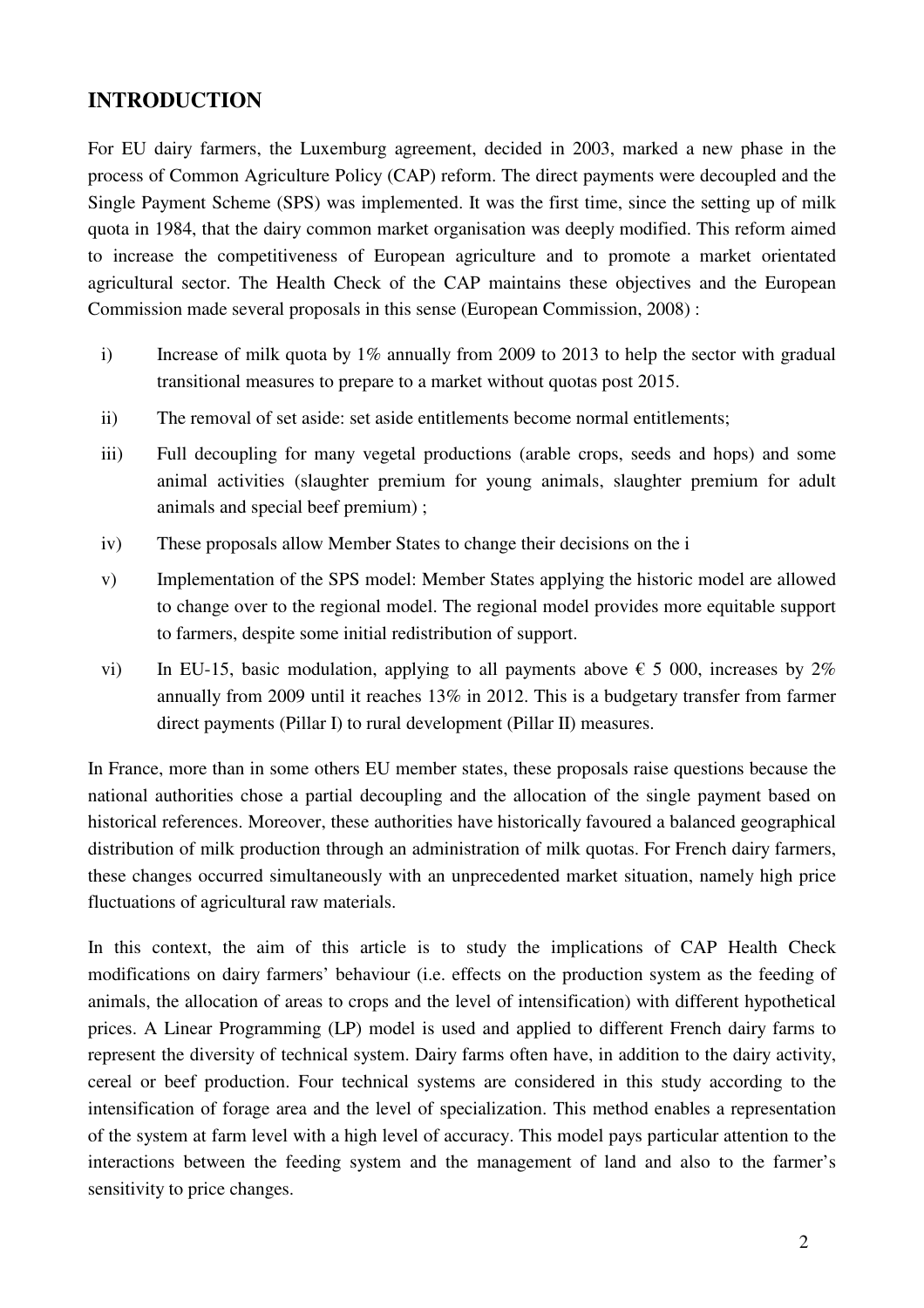This paper is divided into two parts. In the first part, a description of the mathematical model is presented ; in the second part, some simulations are performed to analyse the impact of the CAP Health Check proposals on the dairy farms. These simulations try to resolve these three following questions: i) What would be the productive implications of the abolishment of milk quotas, under different conditions (contractualization, different price options). ii) What would be the consequences of the implementation of a full decoupling, particularly for agricultural productions associated with the dairy activity? iii) What would be the effects of the implementation, in France, of a more uniform single payment amount between farms in the same region (i.e. regionalization)? For these three issues, the sensitivity of the results is evaluated by taking into account several price options for cereals and livestock.

## **1. METHODOLOGY**

#### **1.1. Linear Programming: a Farm Level Approach**

LP is a mathematical technique which enables us to represent the farm functioning in reaction to a set of constraints. LP has long been used as a farm analysis tool because its hypotheses correspond to those of classic micro economics: rationality and the optimising nature of the agent (Hazell and Norton, 1986). This method has several limitations that are inherent to this technique: the yields of the inputs are linear; producers act in a situation of perfect information and adjustments between the inputs are instantaneous. However, the strength of this approach is to represent precisely the productive complexity of the farm. It also allows us to study the threshold effects and to calculate dual values of inputs. Farm-level modelling enables simultaneous consideration of production, price and policy information. LP can: (i) incorporate new production techniques by adding new activities, (ii) add agricultural and environmental policy by including new restrictions in the model or by putting levies on undesired outputs (Van Calker et al., 2004).

Any model derived from linear optimisation has three basic elements : (i) an objective function, which minimises or maximises a function of the set of activity levels; (ii) a description of the activities within the system, with coefficients representing their productive responses; and (iii) a set of constraints that define the operational conditions and the limits of the model and its activities. Linear programming presents a collection of relevant technical opportunities offered to the farm by separate activities in a matrix. The rows in this matrix form the constraints that represent the technical relations between the activities. Given the objective function, the model determines the optimal solution considering all activities and restrictions simultaneously. Marginal values of the resources are part of the solution.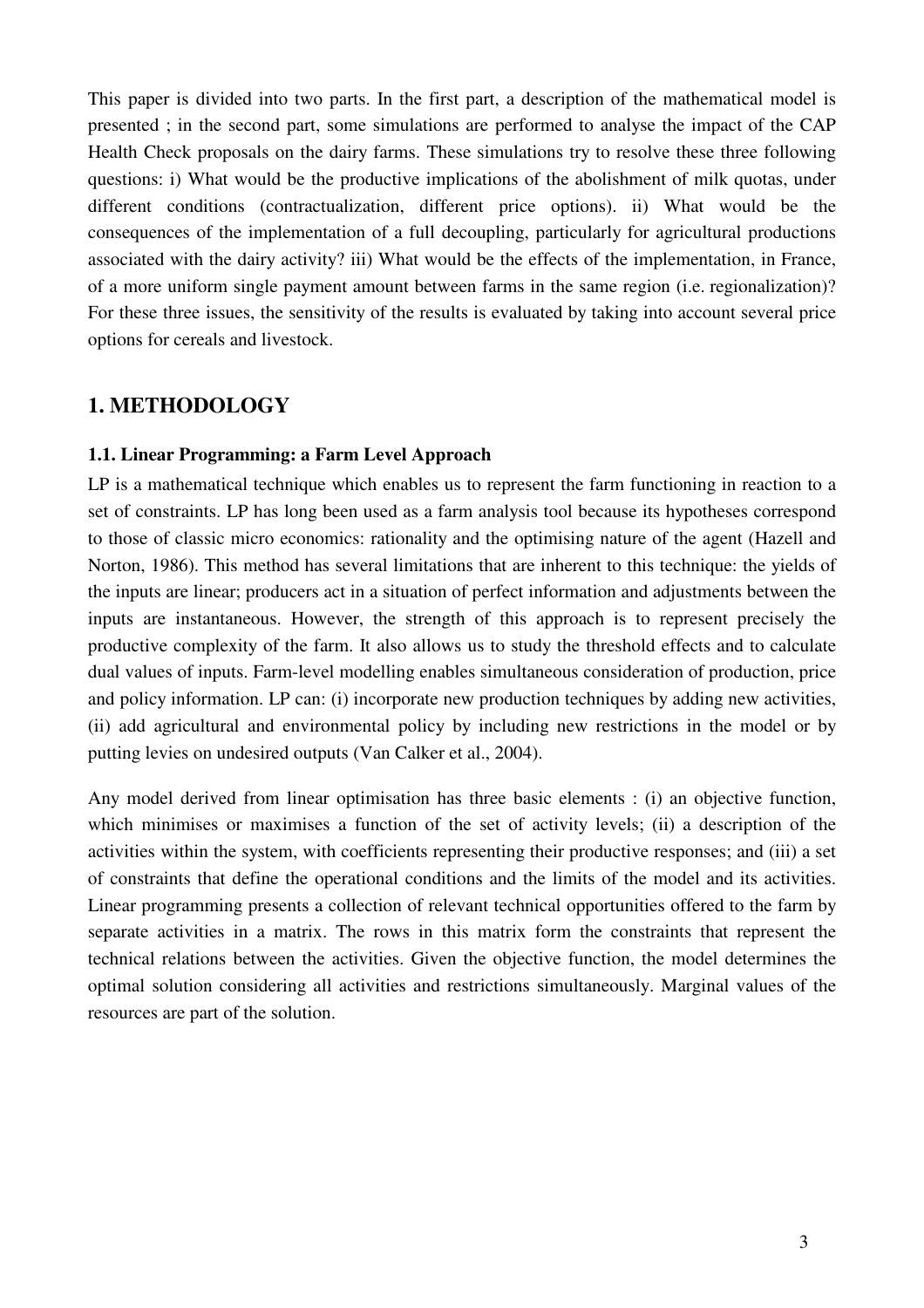#### **1.2. One Model for Four Types of Farming**

Perrot et al. (2007) notes that, regarding the level of competitiveness of French dairy farms compared with different countries in the EU, the largest structures are located in the northern part of the EU and particularly in the United Kingdom, Denmark and Netherlands. France, the second largest contributor to the milk quota of the Union (with 24.7 billion litters, or 17% of the volume produced by the EU 25), has a high number of dairy farms (90 000 compared to 5000 in Denmark), therefore, the structures are smaller than the EU average (243 000 litters of quota versus 279 000 liters). The share of farms with more than 700 000 kg of milk quota is around 40% in the UK and Denmark, compared with 10% in Germany and about 1% in France. In the case of France, the public regulation of quotas fixed the milk distribution of the territory level. This maintains dairy farms in disadvantaged regions such as mountain areas. During the last ten years, the restructuring of the French dairy farms, 4% per year, has been higher than that of other agricultural sectors, but much lower than in other European countries. Spain sees nearly 13% of its dairy farms disappear each year, while Denmark and Italy are restructuring at 8% per year. French dairy farms produce less milk by agricultural work unit (AWU) than those in the north of European Union. The level of productivity per AWU is higher by more than twice in the United Kingdom, Denmark or the Netherlands. The price of milk is similar to the average in EU.

In France, there is a high diversity of dairy farms in terms location (mountains/plains), intensification level (intensive/extensive), feeding system (pasture, maize silage) and specialisation of production (specialized/diversified). In this context, our choice focused in the four main types predominate in the west of France. The data come from the annual survey of the Institut de l'Elevage (2008) with more than 600 dairy producers in the western regions.

1: *"Grazier farm"* is a 78 ha family farm with 255,000 liters of milk quota. It produces milk with a large part of grass, which provides high food autonomy. The milk yield per cow is low (5,500 litters per year) but the prices of milk and meat are higher thanks to a better milk composition (fat and protein) and heavier carcasses (Normand cow). The age of first calving is 30 months and the calving period is in the spring. Cows are housed for 4 months while they consume corn silage. This system represents 8% of the operations in this area.

2: *"Semi-intensive farm"* is a 50 ha family farm with 290,000 liters of milk quota (18% of the farms). The calving period is in the autumn, that's why the use of corn is higher than in the previous case. The cows are more productive: Prim' Holstein with a milk yield of 8,000 liters per year and an age of first calving of 24 months.

3: *"Milk + cereals farm"* is a highly intensive system with 137 ha and 460,000 liters of milk quota. Each cow can produce 8,500 l per year, consequently the use of corn silage in the diet is not limited. Dairy production is the main activity, however cereal crop activity is developed in parallel. It represents 22% of the farms in this region.

4: *"Milk + Young bull farm"* has 100 ha and 400,000 liters of milk quota. It is the most representative system of the area: 30% of dairy farms. It has the same characteristics as the previous type of farming but in this one, young bull fattening activity replaces the cereal activity.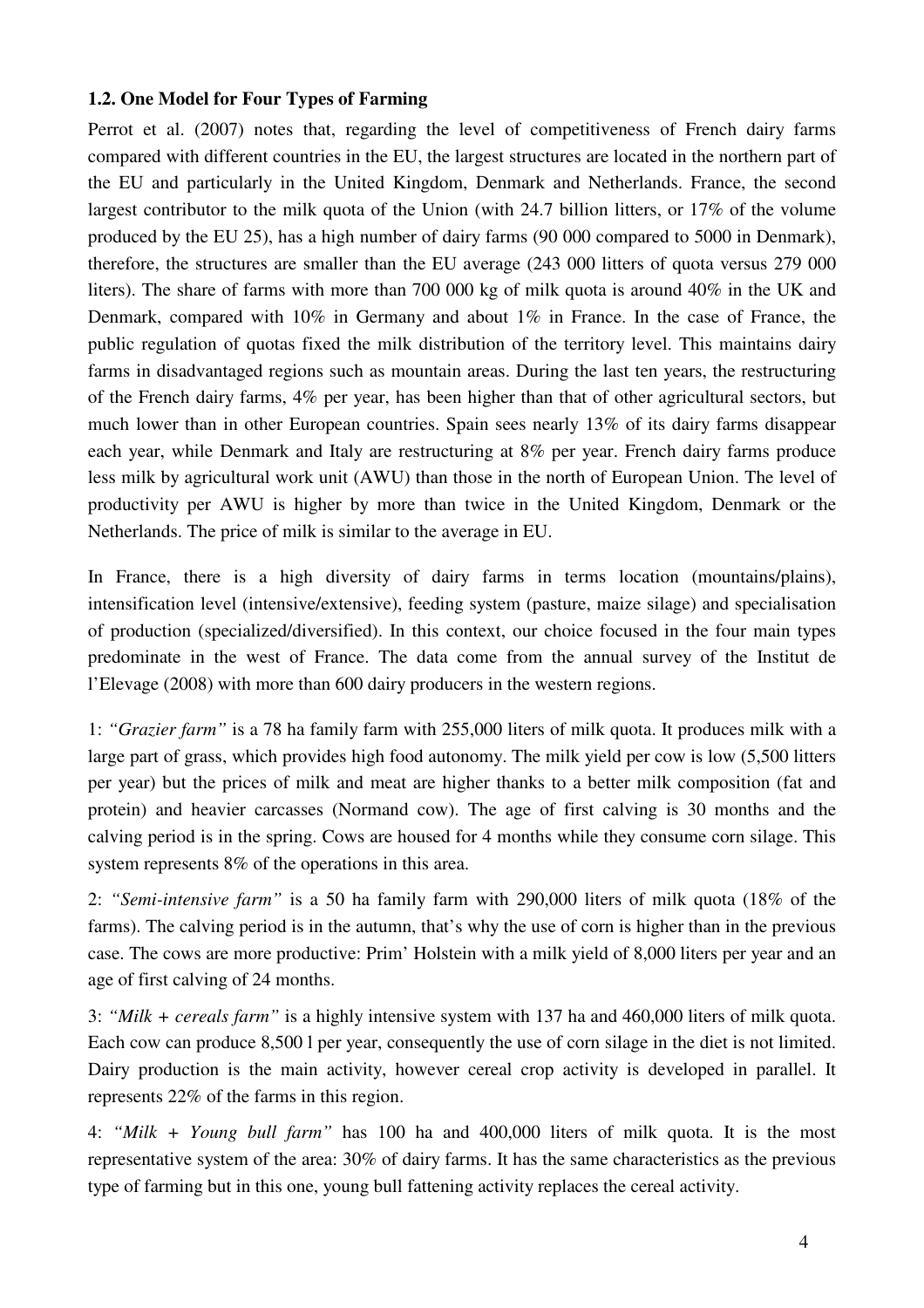## **1.3. The Model**

## *1.3.1 Optimisation of the Gross Farm Excess*

The model optimises the farm plan, which represents the quantities of different outputs produced and inputs used. The economic results follow from the quantities of inputs and outputs and their prices. The model is used to estimate the effects of institutional, technical and price changes on the farm plan, economic results and intensification indicators.

The central element in the LP model is the dairy cow. The model represents the functioning of the farm for a one-year period. The duration of lactation is 305 days for all the cows, but the fecundity rate is lower for the most productive cows ("Milk + cereals" and "Milk + Young bulls" farms) decreasing, as a result, the number of calves per cow per year. At the end of the lactation, cull cows are sold and benefit from the female slaughter premium. Regarding the progeny, it is assumed, according to the intensification level of the type of farming, that 25% to 40% of the dairy cows are replaced per year by heifers raised on the farm (Institut de l'Elevage, 2008). For the "Milk + Young bulls" farm, the model can choose to fatten (or not) the males calves and buy (or not) other male calves to reach 80 young bulls. These animals are slaughtered when they are 20 months old. Specific costs are considered for each type of animal: artificial insemination, medicines, straw, minerals and other animal costs.

Regarding the vegetal production, the forages produced are mainly corn silage, grass silage, hay and pasture. All farmers aim for forage self-sufficiency, the purchase and/or sale of forage are not considered because these are rare activities linked to exceptional events (e.g., drought or exceptional harvest) in this area. For the cereal crops, each type of farming can produce wheat but the "Milk + cereals" type of farming can also produce rape, corn and pea. Farmers must comply with the set-aside's criteria in order to benefit from the crop premium. It is assumed that this productions is sold at the harvesting time, there is no stock except for wheat used to feed the cows: the total cost is the cost of production per hectare plus the storage and grain milling costs. As well as animal production, specific costs are also allocated for each type of crop: seed, fertilisers, treatments and harvesting.

Since the setting up of the Luxemburg Agreement, each farm receives a single payment. In France the SFP is granted according to the historic model. The decoupling is partial for some different types of subsidies. Thus, the objective function maximizes the Farm Gross Excess (**FGE**).

| $\overline{FGE}$ = vegetal production output – specific vegetal costs                   |
|-----------------------------------------------------------------------------------------|
| + milk output + meat output- specific animal costs - concentrate feed                   |
| + subsidies and single payment (crop, set-aside and animals)                            |
| - fixed costs (mechanisation, buildings, rent paid for land, farm taxes, interest paid) |
|                                                                                         |

This objective function incorporates neither interest rates nor depreciation. It is therefore not possible to simulate structural changes such as investments or expansion. Thus, the model determines the optimum composition of the herd, the distribution of crops and food intake in order to maximize the farm's income.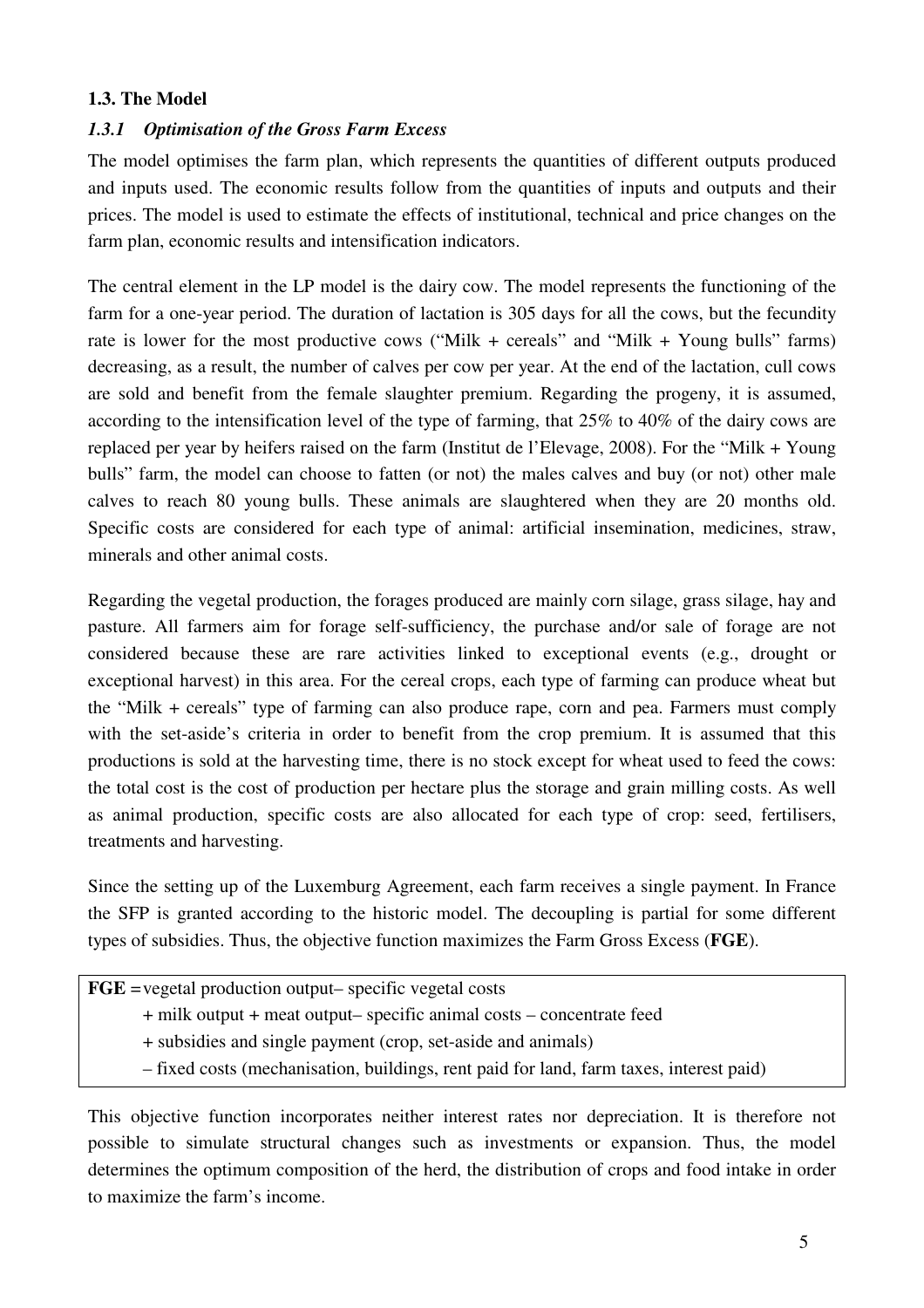#### *1.3.2 The interactions between forage system and animal production*

Thornton and Herrero (2001) show that a wide variety of separate crop and livestock models exist, but the nature of crop–livestock interactions, and their importance in farming systems, makes their integration difficult. In order to precisely describe the interactions between forage system and animal production in dairy systems, this model consists of five key components.

1) Particular attention has been paid to the feeding system. The quantity ingested per cow per day is determined by using i) nutritional requirements in energy and protein (Herrero et al., 1999; Tedeschi et al., 2000) and ii) the composition of forages and concentrates according to the Unit Feed Lactation system (INRA, 2007). Home-produced forages available in the model are pasture, grass silage, hay and corn silage. The purchased feeds are soybean, rapeseed meal, wheat, production concentrate and milk powder. The model has the possibility to use wheat and milk produced on the farm. This model also includes a requirement concerning the structure of the diet, i.e. the equivalent of effective fibre in long roughage is incorporated. At least one-quarter of the dry matter of the diet must consist of structural material to avoid acidosis. Moreover, animals cannot ingest food more than their intake capacity.

2) The model consider two separate units: the area of production (in hectares) and the volume of production (in kg) that is a function of the yield for each crop, in order to take account of multiple production on the same unit area. Grassland is a specific forage: it can produce grass, hay and silage on the same surface and in the same year.

3) Four periods (spring, summer, autumn and winter) are distinguished in the model. It allows for seasonal specification of grass production and grassland use (Berentsen et al., 2000). Seasonal variations enable us to integrate differences in the growth potential of grass during the growing season as well as the evolution of the nutrient content of grass. The model is more able to reflect temporal conditions thanks to the addition of these parameters.

4) The milk production per cow is not fixed in order to give more flexibility to the model. Farmers have the possibility to reduce or increase milk production by modifying the feeding system (with more or less concentrate). The model can set the milk yield per cow in a range of 1,000 liters. Then the model is calibrated to correspond to the observation for each type of farming.

5) Crop yield depends on the quantities of nitrogen used. Godard et al (2008) formulated an exponential function which satisfies economic requirements for attaining a mathematical optimum (the yield curve has to be concave and strictly increasing) and is consistent with its expected agronomic shape and with parameters with an agronomic interpretation.

$$
y = y_{\text{max}} - (y_{\text{max}} - y_{\text{min}}) \times e^{-\sum t_i N_i}
$$

where y is crop yield,  $y_{min}$  and  $y_{max}$  respectively the minimal and maximal yield (different according to the type of farming and its level of intensification); t<sub>i</sub> represents the rate of increase of the yield response function to a nitrogen source i (e.g. manure, slurry, chemical nitrogen, etc.) the quantity of which is  $N_i$ . This enables to take the increasing price of nitrogen into account.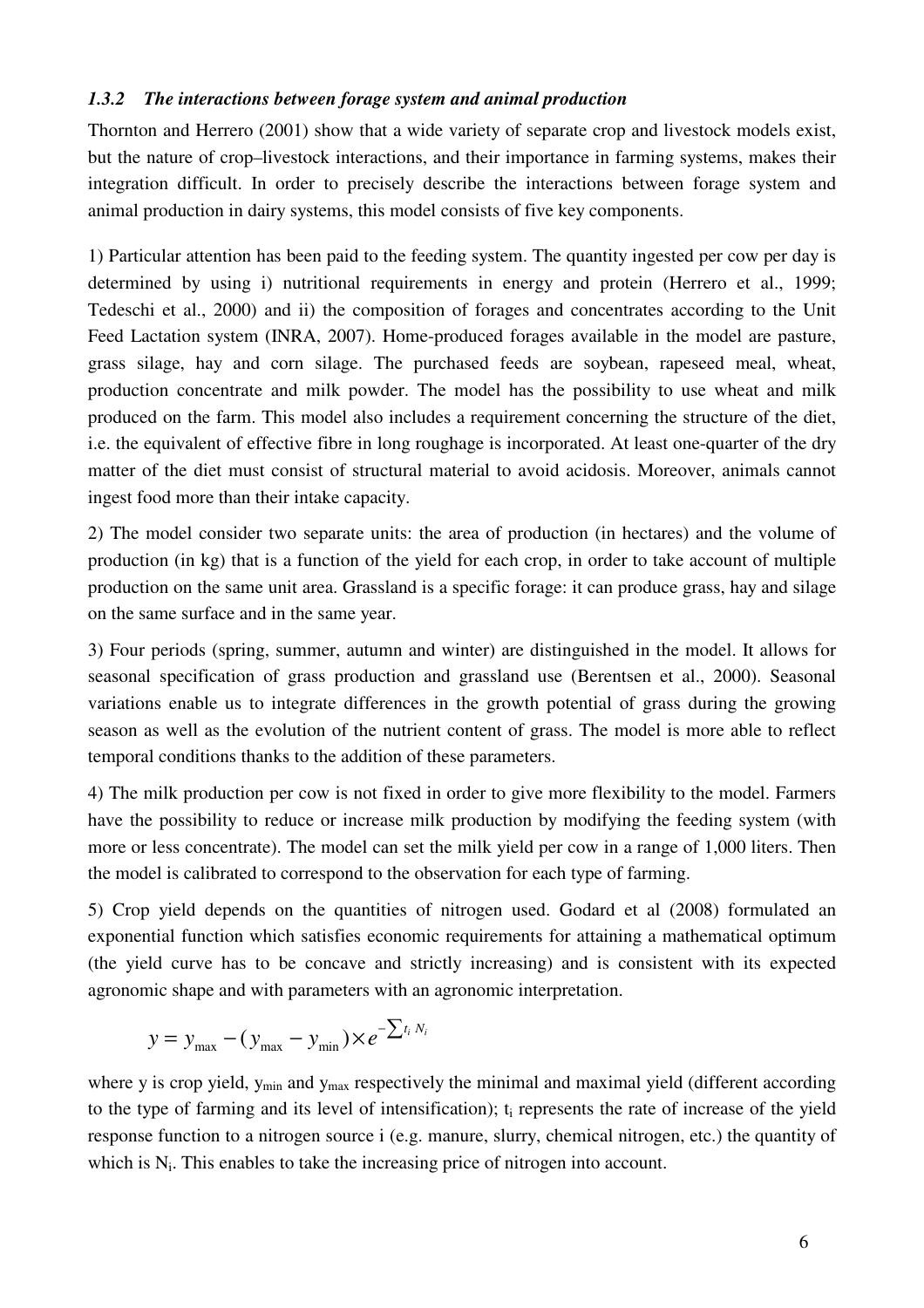Consequently, milk production, feeding requirements and grass production are assessed for each period. Thanks to the dissociation between surface and quantity for crop production, the model reproduces an optimal production plan which is well fitted to the dairy food system.

## *1.3.3 The constraints*

The set of constraints consists of requirements related to the farm structure, biological rules, production techniques, environmental and political regulations.

*Technical and structural constraints.* The model takes the demographic equilibrium of the herd into account: the cows give birth to 50% males (sold at the age of 8 days) and 50% females which are reared according to the restocking rate. Buildings are mainly free-stall housing in which the number of places is flexible according to the age of the animals. The only building constraint integrated into the model is the number of places available for the cows. It is assumed that the number of cows can increase by 10%: the application of the Global Monitoring for Environment and Security has motivated many dairy farmers to construct new buildings with more places than required. Regarding crops, the model meets the requirements for the rotation frequency and preceding crop.

*Respect for the environment.* The CAP reform of 2003 places environmental respect as one of its first objectives with the setting up of cross compliance measures such as water resource management, food safety, animal and plant health, animal welfare standards and sustainable development. To avail themselves of various government grants and EU premiums and to be compliant with legislation, farmers must operate within codes of good practice. The main environmental measures included in the model are:

i) the European Council directive of 12 December 1991 concerning the protection of waters against pollution caused by nitrates from agricultural sources (No: 91/676/ EEC) which requires measures be taken in respect to farm practices. Farmers cannot exceed organic nitrogen application rates of 170 kg nitrogen per hectare;

ii) the measure requiring farmers to keep grasslands aged over 5 years;

iii) in addition to the CAP premiums, a premium for the maintenance of extensive livestock systems or ''premium for grassland'' is attributed, provided there is at least 75% of grass in the total farm area and if the stocking rate is below 1.4 "livestock units" per hectare of grass. This premium  $(75)$  finances the "grazier farms" which are less productive but more environmentally friendly.

*Seasonal labour.* Labour constraints are introduced by allocating labour needs to each activity. Agricultural labour is not regular over the year. Because we distinguish four periods in a year, we can integrate the work peaks (harvesting and calving time). However the difficulty is to quantify the labour needs of each activity. Labour data used in the model are based on studies carried out by Caramelle Holtz (2004) on labour use on French dairy farms. A constraint on available labour is included. It is assumed that the farmer and his family/associates execute all the work and thus there is no option to hire temporary labour.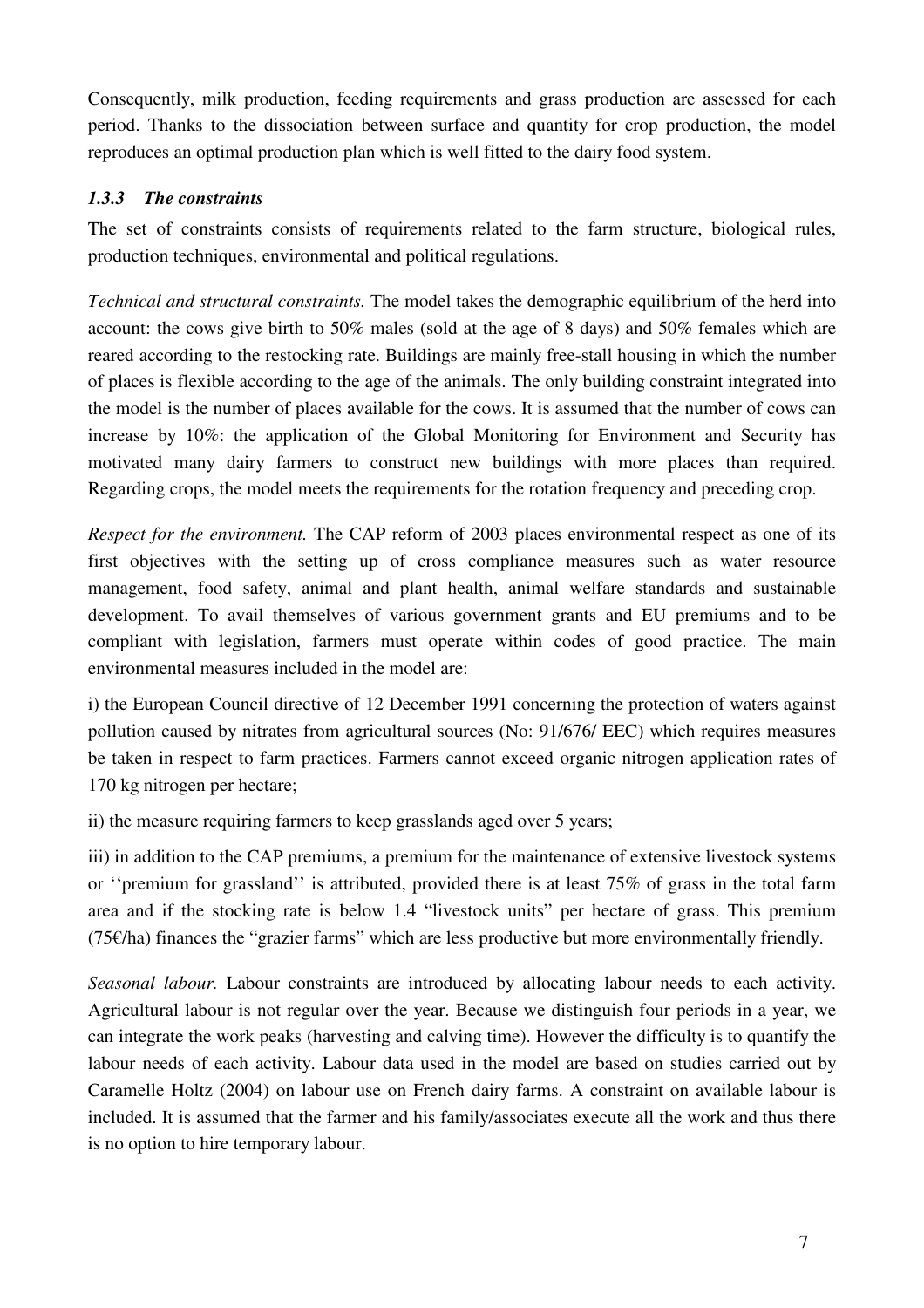The calibration step is very important: the model's results and the empirical observations have to be close. Results were compared to four key points: percentage of cereal crop area, percentage of silage corn area, milk yield per cow per year and the ratio gross farm excess / total output. These data come from a network of 640 French dairy farms (Institut de l'Elevage, 2008) and from the FADN. We consider the solutions to be representative of the cases studied when all four key criteria were close to reality.

#### *1.3.4 Price variations: how to take risk into account?*

During the year 2007, prices of agricultural commodities were subject to strong variations. For example, the price of industrial dairy products such as skim milk powder (0% fat) nearly doubled through 2007, from 2400  $\epsilon/t$  in January to 4000  $\epsilon/t$  in August. It stabilized at 2300  $\epsilon/t$  in September 2008 (Office de l'Elevage, 2008). Prices of cereals such as wheat and corn doubled in 2007, from 125 €/t in January to 250 €/t in December. Then the price decreased to reach 180€/t in September 2008. Cereals play a special role in dairy farming: they are both input and output. Increasing prices are favourable to crop production but, on the other hand, are negative for the production of downstream products. Many studies have demonstrated that farmers typically behave in a riskaverse way (Hardaker et al., 2004a). As such, farmers often prefer farm plans that provide a satisfactory level of security even if this means sacrificing some income. For the farmer, the main issue raised by variability of price and production is how to respond tactically and dynamically to opportunities or threats to generate additional income or to avoid losses.

Many methods have been developed to include risk in mathematical programming farm models. The E-V, quadratic risk programming and its linear approximations MOTAD models (Hazell, 1971) and Target MOTAD (Tauer, 1983) are the most commonly used methods. But these approaches require that the decision maker must have a quadratic utility function or an income distribution that is normal. An assumption of normally distributed income can be both unrealistic and unsatisfactory for risk-averse farmers who are not indifferent between symmetrical and skewed distributions (Patten et al., 1988). Lambert and McCarl (1985) presented a mathematical programming formulation that allows identification of the expected utility function. Their approach, which does not require an assumption of normally distributed income, can accomodate the assumption that the utility function is monotonically increasing and concave (risk-averse). Patten et al (1988) and then Hardaker et al (2004b) and Torkamani (2005) reformulated this approach as Utility efficient programming (UEP). Moreover, Zuhair et al (1992) show that negative exponential utility function (with a constant absolute risk aversion CARA) can better predict farmers' behaviour compared with cubic and quadratic functions. The CARA function is a reasonable approximation to the real but unknown utility function: coefficient of absolute risk variation can be validly applied to consequences in terms losses and gains for variations in annual income (Flaten and Lien, 2007).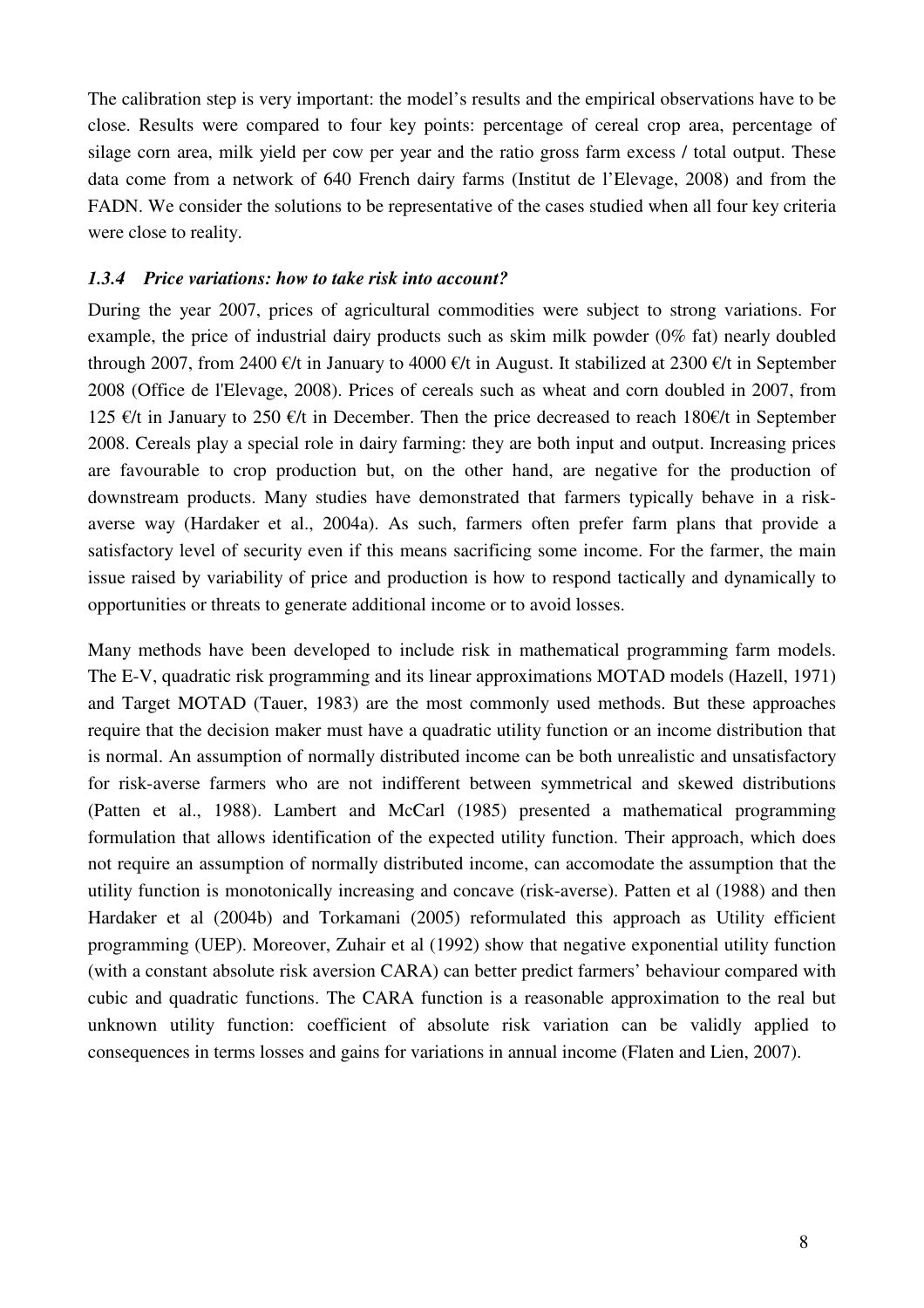In this study we use the UEP with a negative exponential utility function:

*Maximize:*  $E[U] = p U(z, r)$ , *r* varied With:  $U_k = 1 - \exp(-r_a \times z_k)$ 

where *z* is the net farm income for state *k* and *r* is a non-negative parameter representing the coefficient of absolute risk aversion:

$$
r_a = (1 - \lambda)r_{min} + \lambda r_{max}, \qquad \text{for } 0 \le \lambda \le 1
$$

where  $\lambda$  is a parameter reflecting variation in risk preference, and  $r_{max}$  and  $r_{min}$  are upper and lower bounds of the coefficient of absolute risk aversion (*ra*).

In the model the input prices (concentrates and milk powder) and the output prices (meat, milk and cereals) are subject to variation. It is difficult to know whether the situation in the markets will be prolonged longer. That is why, the price of wheat used for the simulation is  $180\epsilon/t$ , while the market price is 240€/t in February 2008.

## **2. RESULTS AND DISCUSSION**

 $\overline{a}$ 

Within the framework of the CAP Health Check, the European Commission proposes, on the one hand to remove some instruments of supply control (milk quota and set-aside) and, on the other hand to simplify procedures for granting direct payments (implementation of a full decoupling and progressive uniformisation of the amount of the single payment per hectare). Based on the bioeconomic model built previously, simulations are conducted to assess the impact of these proposals on productive strategies of French milk producers. The results of scenarios are compared to a baseline 2007 which takes into account the implementation of the single payment scheme, according to the national options adopted (partial decoupling<sup>[1](#page-10-0)</sup> and historical model). The removal of the set-aside, whose effects are naturally low on the dairy farms studied, was introduced directly into the baseline. The simulations concerns, first the abolition of milk quotas (scenario *S1*), then the adoption of a full decoupling in substitution of the partial decoupling (scenario *S2*), and finally the implementation of a uniform single payment per hectare between farms in a same region (scenario S3). The scenarios are addressed in a cumulative way, i.e. that scenario 2 incorporates the results of the implementation of scenario 1 and scenario 3 incorporates those of scenarios 1 and 2.

<span id="page-10-0"></span><sup>&</sup>lt;sup>1</sup> In France, some categories of direct aids were kept coupled according to a variable rate itself: the suckler cow premium (100%); the slaughter premium for calves (100%); ewe premium (50%), the bovine slaughter premium (40%); cereal crop premium (25%). Other premiums (special premium for bovine male SPBM and direct aid to milk sector) as well as premium for set-aside were, however, fully decoupled.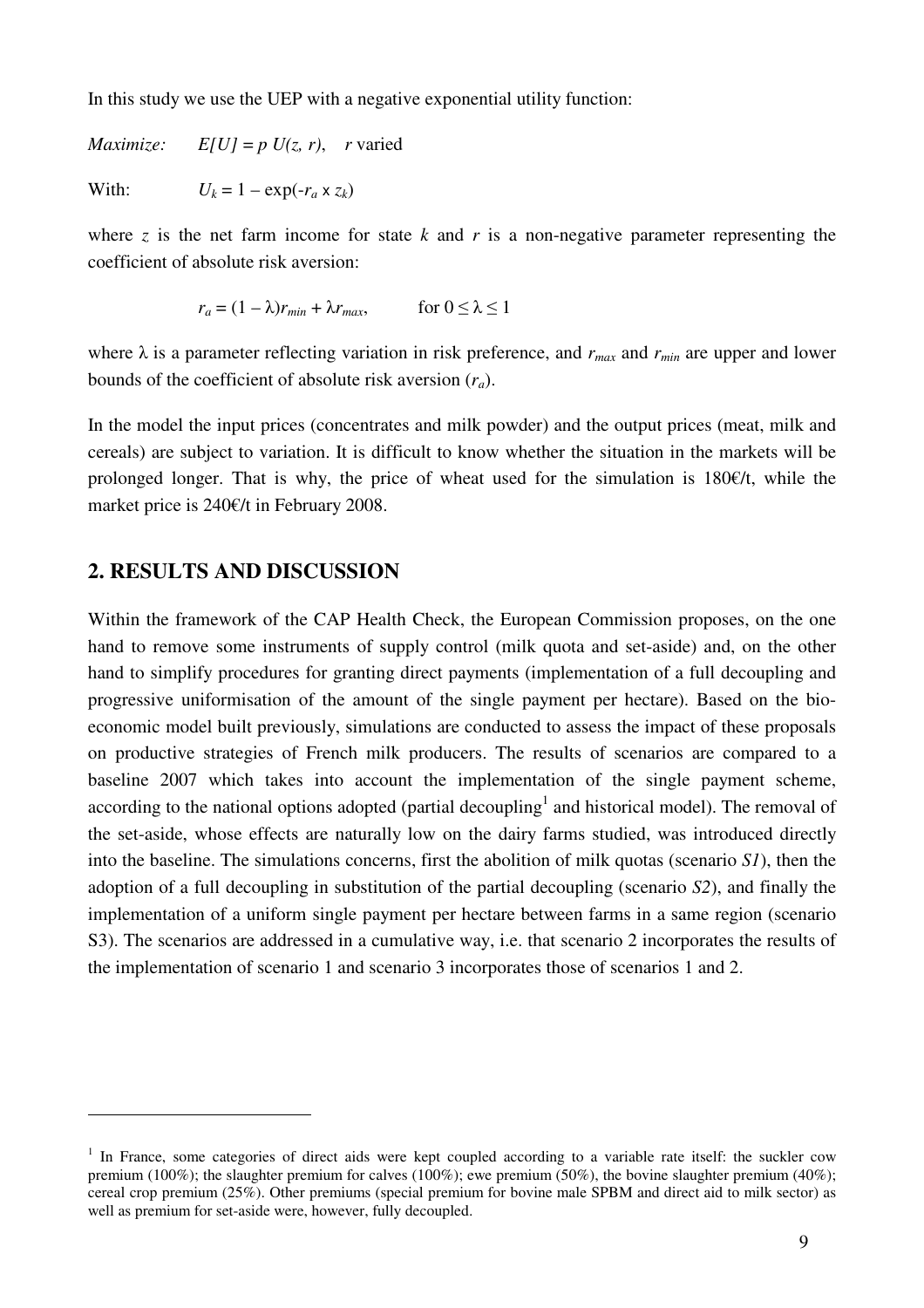#### **2.1. Abolition of milk quota: a high production potential (S1)**

The second simulation deals with the abolition of milk quotas. In France, as in all member states of the EU, milk production is regulated since 1984 at the producer level (any excess over the authorized quantity causes a financial penalty). Milk quotas were introduced in order to control the supply of milk in a context where the storage cost of dairy products surplus became an important issue for the EU budget. Moreover, in a context marked by a modest growth in domestic consumption of dairy products and a strong competition with the countries of Oceania (Australia and New Zealand) on export markets, the authorities have been forced to progressively reduce quotas in most member states. Thus, France has lost  $12\%$  of its milk production for twenty-five years and nearly half of his herd of dairy cows (due to the steady rise in the milk yield). In France, state intervention in the management of milk quotas is stronger than in most other Member States, particularly the United Kingdom, Denmark and the Netherlands where milk quotas are tradable. Indeed French authorities have adopted rules to limit the geographic concentration of milk production in regions / departments with comparative advantages: milk quotas are managed administratively in each department and they are link to the land. A producer who wishes to increase its milk production must necessarily acquire or rent hectares. The transactions of quota between producers are made by administrative decision (free attribution of volume to priority producers) and not through the market, which is the case in the northern countries mentioned above.

This regulation method for the milk supply (quota) within the EU and France is not entirely original because this choice is also used in other countries such as Canada (where quotas are tradable between producers) and New Zealand (where the volumes are managed by the monopolistic cooperative enterprise, Fonterra, which provides the collection, processing and export of milk). In Canada, where milk producers play a very important role in guiding the national dairy economy (the objective price of milk is based on production costs), the quota is based on the domestic demand in milk fat (Gouin, 2005). Exports are marginal, unlike the situation of New Zealand (32% of the global market of dairy products in volume), EU (31% of the world market in volume) and France (at the second rank in the world behind Germany with 4.5 billion euros per year) (CNIEL, 2007). In the United States, unlike the EU and France, milk production strongly increased over the past fifteen years (1 million tons of milk per year). This increase in supply, in a non limited system, allows mainly to meet domestic demand, because exports on the world market is still relatively limited (8% of the world market in volume).

Twenty-five years after the implementation of milk quotas, the European Commission (2008) estimates that: "The current market outlook situation indicates that the conditions for which milk quotas were introduced in 1984 are no longer relevant." In its proposals of 20 May 2008, it proposes a phasing-out of milk quotas with a gradual annual increase to prepare farmers to a market without quotas post 2015. This proposal was made considering that milk quotas are no longer suited to the current international context of the dairy economy, characterized by a rapid increase in demand. It also joins some theoretical arguments against this way of regulation. Colman (2000) shows that the milk quota system is source of inefficiencies with a non-optimal allocation of quota among producers because a high number of vulnerable and inefficient producers remain in milk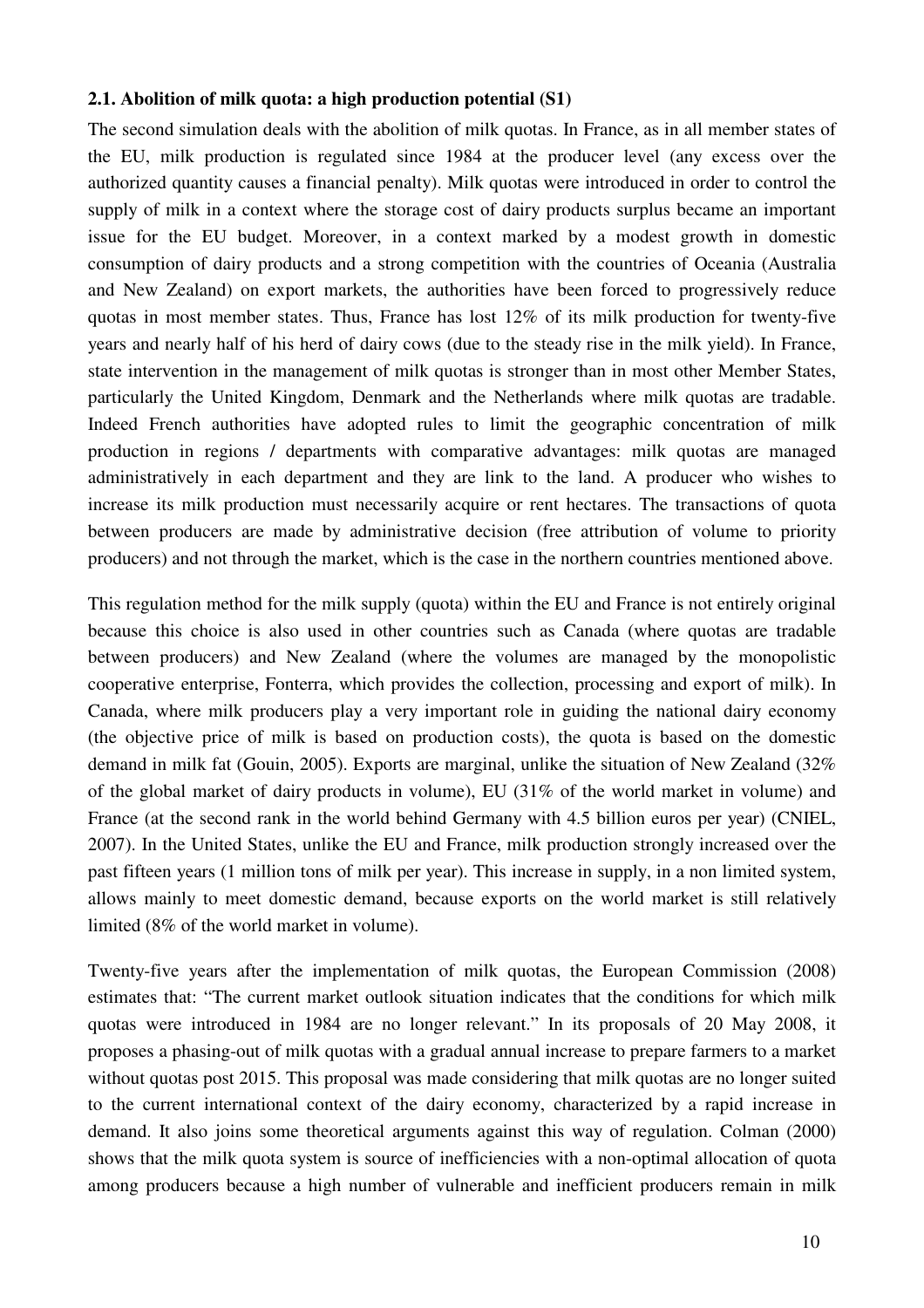production. Even if milk quotas are tradable there are lags in adjustment and imperfections such that the theoretical optimum has not been achieved.

The European Commission's proposal to remove milk quotas by 2015 is the subject of much debates among EU member states. These debates are influenced by how the countries consider the territorial role of milk production, their export dynamism on international markets and also the number of milk producers. This proposal, which seems to be accepted by the majority of EU member states, raises many questions in France. These questions concern, on the one hand, the evolution in the geographical concentration of production on the national territory and, on the other hand, the evolution in milk prices paid to producers. On this last point, it is clear that the milk quota system has allowed the French and European producers to benefit from stable and remunerative prices over the past two decades. Despite the principle of market unity, the price level is however different from one country to another depending on the value of dairy products and on the firms. Thus, the French milk producers have obtained, until now, a milk price near the EU average, but lower than the Danish and Italian producers and higher than the English and Irish producers.

Without supply regulation, creating a balance between supply and demand for milk requires establishing and maintaining a balance between: on the one hand the need for producer prices to remain high enough to maintain production, but not so high as to encourage surplus production and, on the other hand, the willingness and ability of consumers to pay for milk and dairy products (Manchester and Blayney, 2001). In the absence of milk quota, the risk of a greater price volatility and lower prices exists, all the more so as the elasticity of demand is low in this sector. Several studies, based on partial equilibrium model, have already assessed the impact of the abolition of milk quotas on the price level in the EU (Bouamra-Mechemache and Réquillart, 2002; Kleinhanss et al., 2002; Westhoff and Young, 1998). They showed that such a policy would lead to an increase in European milk production between 7% and 10% for a diminution in prices from 21% to 26%. Without the use of milk quotas, the future milk price is, however, not predetermined. It will depend on many factors including the possible contractualization on volumes between firms and producers. Indeed, companies, cooperatives or private, could be encouraged to take over from the public regulation through these contractual policies. They also have an industrial interest that the milk supply is regular and consistent with the range of flow on internal and external markets. If these contractual policies, conducted within each company, are moving to a rigorous management of the collective supply, the producer milk price reduction could be less intense than calculated by the theoretical models. The firms may have a heightened power on the pricing of milk, and on the link between milk price and internal requirements to the company (product quality, seasonality of supply, etc.) as well as in the evolution of the farms restructuring (allocation of volume through contracts).

In the scenario *S1* (abolition of milk quotas), the model assumes that milk producers have the opportunity to increase their milk production up to 20% compared to the baseline in 2007. This rate was fixed arbitrarily by considering that the removal of quotas would result by an increase in contracts between milk producers and processing companies. The producers will be limited in their productive potential by the rules established within the framework of a contract, itself dependent on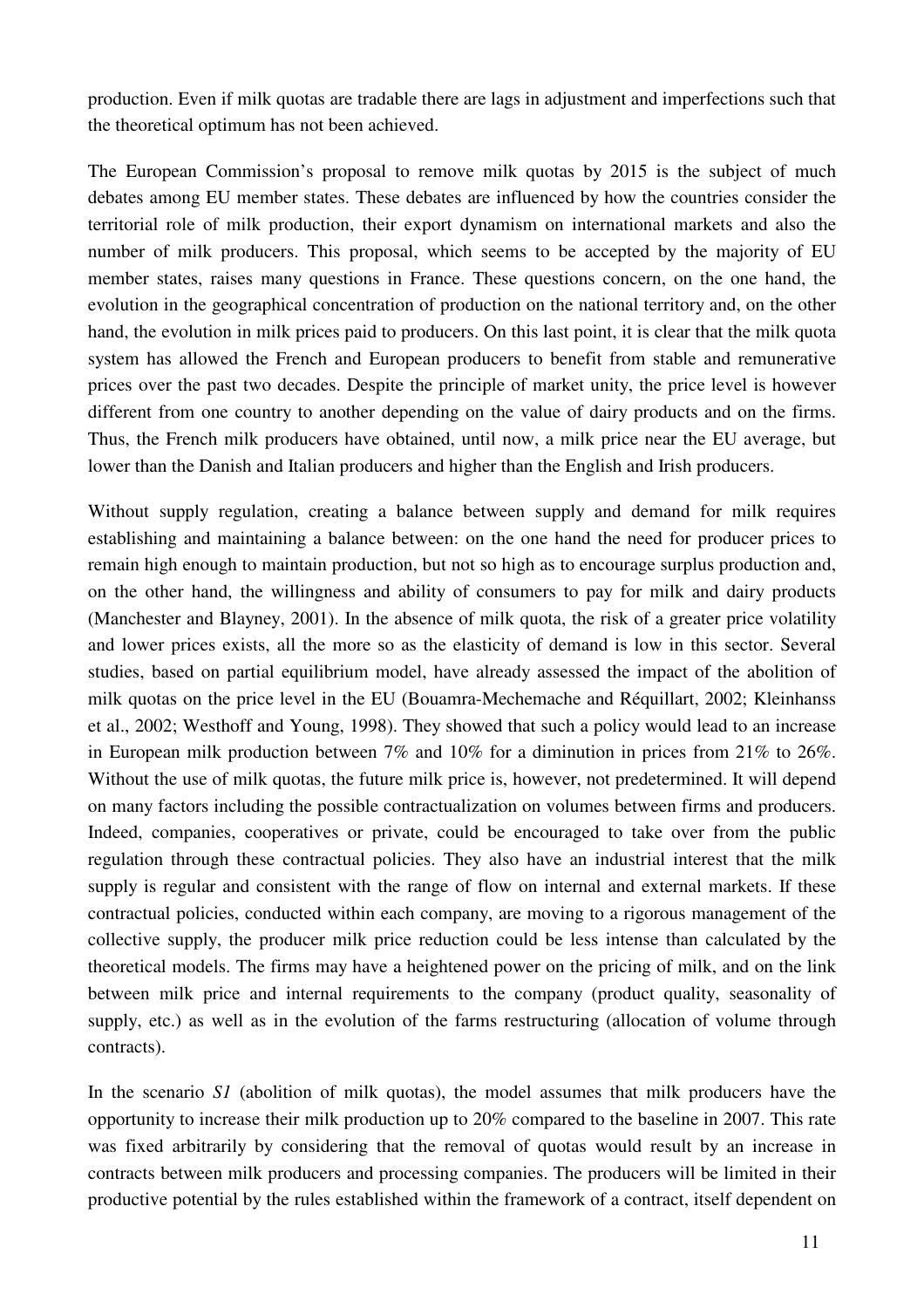the historical milk quota. Thus, the growth allowed here is mainly the fact that the restructuring of dairy farms is strong and will allow companies to offer, over time, additional volumes to perennial producers. This opportunity will be even larger than the companies manage to export a growing share of domestic production on third markets.

In comparison with the base year situation, the implementation of a contractualization system (with a constant farm structure) leads to significant changes (see [Table 1](#page-14-0) *S1*). First of all, the dairy farms studied have an high production potential since they produce from  $+13\%$  to  $+20\%$  more milk. This rise in volume is permitted by intensification of production system: increasing the number of cows and the milk yield per animal (with a rise consumption of concentrates). Therefore the milk quantity per ha of forage, the nitrogen pressure per ha and the working time increase except for the "Milk + Young bull" farm which replaces bulls by dairy cows.

Looking at how each type of farming adapts to the abolition of the milk quota, we note that the "Semi-intensive farm" and the "Milk + cereal farm" cannot attain the production cap of 20%. The "Semi-intensive farm" is constrained by building space whereas the "Milk + cereal farm" is constrained by the available working time. The model is then modified to lift these constraints (possibility to enlarge the cowshed and to hire workers<sup>[2](#page-13-0)</sup>) : the "Semi-intensive farm" needs 3 additional places to reach the threshold of a  $+20\%$  increase  $(+1\% \text{ FGE})$  and the "Milk + cereal farm" need 240 hours of supplementary working time (+5% FGE) (see [Table 1](#page-14-0) scenario *S1 without constraint*). About the economic results, an additional 20% of authorized milk volume leads to an increase of 10% FGE (for Semi-intensive and Milk + cereals). The marginal yield (or quota rent) of an additional liter of milk is about the half paid price as shown by Cathagne et al (Cathagne et al., 2006) and Moro et al (Moro et al., 2005). The FGE increases proportionally less than the produced milk quantity because of the additional variable costs (dairy cows, concentrates) and crop – forage mix (cereal crop replaced by forage productions).

These results show that dairy farmers have great potential to increase their milk production, perhaps by more than the 20% we allow (with a constant structure or with some investment). The main reason for this productive potential is that the agricultural area of French dairy farms has increased by 52% during the last 11 years while the quota per farm increased by only 28%. In France milk quotas are linked to the land and farmers have to rent or buy additional land to increase their quota. Therefore, to use this land, farmers developed alternative activities such as feedlots or cereals, which they can reduce or remove in case of quota abolition.

 $\overline{a}$ 

<span id="page-13-0"></span><sup>&</sup>lt;sup>2</sup> The cost of one place in the building is about 4000€ per cow: 330€ with a 12 year amortization. The cost of one hour of salaried work is about 15€ (all taxes include).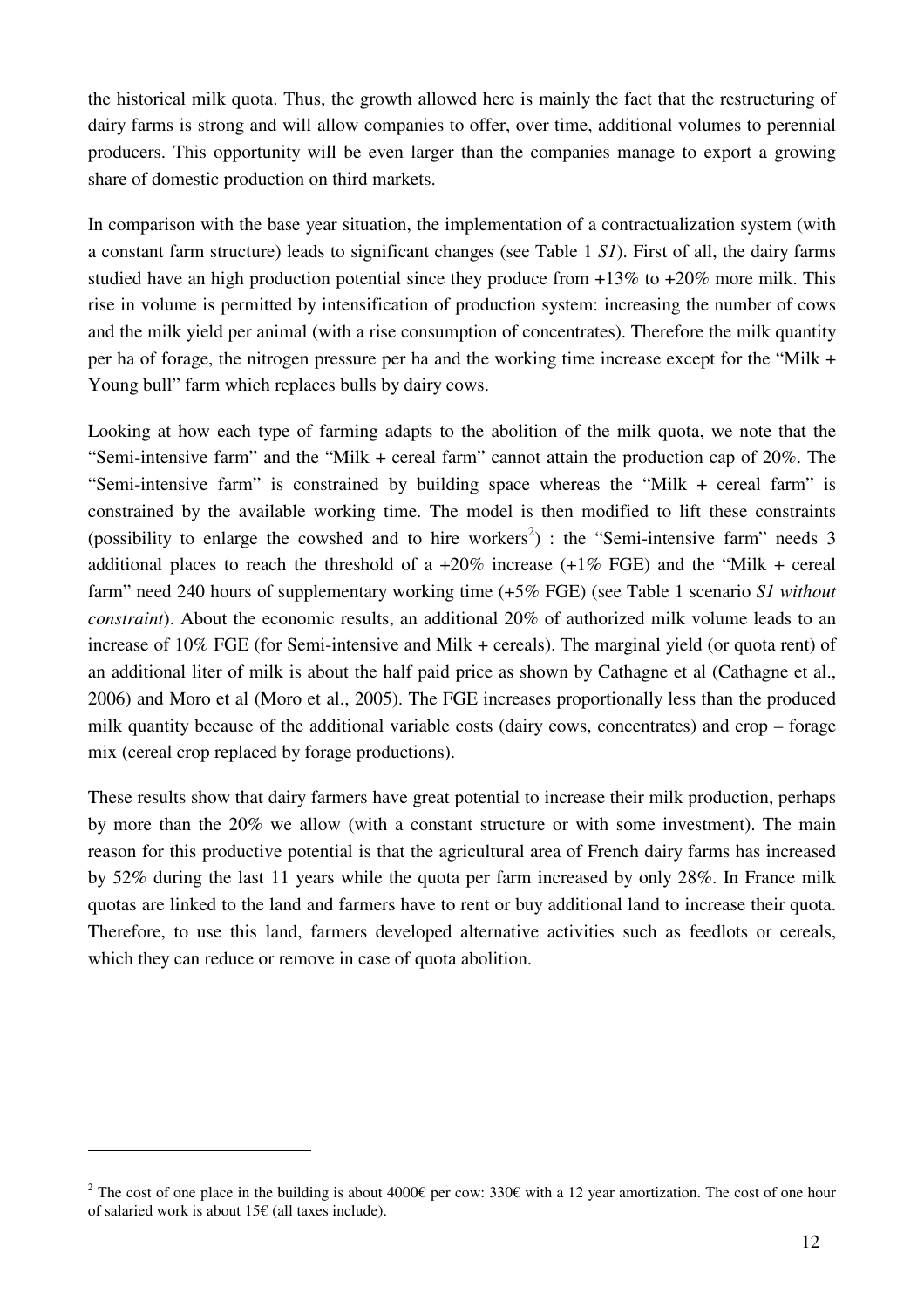|                                        | <b>Grazier Farm</b> |                 |                               | <b>Semi-intensive Farm</b> |                 |                          | <b>Milk+cereals Farm</b> |                  |                                             | Milk+Young bull Farm |                 |                                       |
|----------------------------------------|---------------------|-----------------|-------------------------------|----------------------------|-----------------|--------------------------|--------------------------|------------------|---------------------------------------------|----------------------|-----------------|---------------------------------------|
|                                        | <b>Baseline</b>     | S1 <sup>1</sup> | S1 without<br>2<br>constraint | <b>Baseline</b>            | S <sub>1</sub>  | S1 without<br>constraint | <b>Baseline</b>          | S <sub>1</sub>   | S1 without<br>$\frac{\text{constraint}}{2}$ | <b>Baseline</b>      | S <sub>1</sub>  | S1 without<br>constraint <sup>2</sup> |
| FGE $(\epsilon)$                       | 66 600              | 79 300          | 79 300                        | 69 300                     | 75 400          | 78 400                   |                          | 169 000 183 400  | 185 400                                     |                      | 163 700 174 400 | 174 400                               |
|                                        | Crop area           |                 |                               |                            |                 |                          |                          |                  |                                             |                      |                 |                                       |
| Cereals                                | 13.0                | 12.3            | 12.3                          | 18.2                       | 15.2            | 12.8                     | 89.0                     | 89.0             | 89.0                                        | 43.5                 | 35.1            | 35.1                                  |
| Silage maize                           | 6.5                 | 6.2             | 6.2                           | 13.7                       | 15.0            | 16.1                     | 24.0                     | 22.9             | 24.0                                        | 46.4                 | 45.5            | 45.5                                  |
| Grassland                              | 58.5                | 59.5            | 59.5                          | 18.1                       | 19.8            | 21.1                     | 24.0                     | 25.1             | 24.0                                        | 10.1                 | 19.4            | 19.4                                  |
| Premium for grassland                  | yes                 | yes             | yes                           | no                         | no              | no                       | no                       | no               | no                                          | no                   | no              | no                                    |
|                                        |                     |                 |                               |                            |                 |                          | Animal activity          |                  |                                             |                      |                 |                                       |
| Total produced milk (1)                | 285 000             | 342 000         | 342 000                       | 290 500                    | 325 520         | 348 000                  | 460 000                  | 537 970          | 552 000                                     | 400 000              | 480 000         | 480 000                               |
| Dairy cows (nb.)                       | 56                  | 57              | 57                            | 35                         | 38              | 41                       | 60                       | 64               | 65                                          | 47                   | 55              | 55                                    |
| Young bull (nb.)                       |                     |                 |                               |                            |                 |                          |                          |                  |                                             | 75                   | 59              | 59                                    |
| Milk yield (l/year)                    | 5 3 5 0             | 6 0 0 0         | 6 0 0 0                       | 8 500                      | 8 500           | 8 500                    | 7 9 0 0                  | 8 5 0 0          | 8 500                                       | 9 0 0 0              | 9 0 0 0         | 9 0 0 0                               |
| Milk l/ha forage area                  | 4 3 8 0             | 5 2 1 0         | 5 2 1 0                       | 8 1 2 0                    | 9 3 5 0         | 9 3 6 0                  | 9 5 9 0                  | 11 220           | 11 500                                      | 7080                 | 7400            | 7400                                  |
| Concentrates (kg/year)                 | 440                 | 610             | 610                           | 1 470                      | 1 470           | 1470                     | 810                      | 1 1 8 0          | 1 1 7 0                                     | 1 4 4 0              | 1 1 6 0         | 1 1 6 0                               |
| Nitrogen pressure (kg/ha)              | 130                 | 132             | 132                           | 127                        | 139             | 149                      | 78                       | 79               | 81                                          | 147                  | 146             | 146                                   |
| Working time (h/awu/year)              | 2 0 0 0             | 2 0 3 0         | 2 0 3 0                       | 620                        | 1730            | 830                      | 2 060                    | 2 1 4 0          | 2 1 9 0                                     | 2070                 | 2 0 4 0         | 2 0 4 0                               |
|                                        |                     |                 |                               |                            |                 |                          | Economic results         |                  |                                             |                      |                 |                                       |
| Total output $(\epsilon)$              | 167 600             | 191 300         | 191 300                       |                            | 162 600 172 100 | 178 000                  | 366 000                  | 391 400          | 396 500                                     | 366 900              | 367 700         | 367 700                               |
| Milk output $(\epsilon)$               |                     | 97 900 117 500  | 117 500                       |                            | 99 600 111 800  | 119 500                  | 158 000                  | 184 800          | 189 600                                     | 137400               | 164 900         | 164 900                               |
| Meat output $(\epsilon)$               | 33 600              | 34 000          | 34 000                        | 16 100                     | 17 600          | 18 800                   | 25 100                   | 23 5000          | 24 100                                      | 99 800               | 86 100          | 86 100                                |
| Crop output $(\epsilon)$               | 13 300              | 12 700          | 12 700                        | 24 100                     | 20 100          | 17 000                   | 123 600                  | 123 900          | 123 500                                     | 61 700               | 49 900          | 49 900                                |
| Total subsidies $(\epsilon)$           | 22 700              | 22 700          | 22 700                        | 22 800                     | 22 700          | 22 600                   | 59 300                   | 59 200           | 59 300                                      | 68 000               | 69 500          | 69 500                                |
| Variable costs $(\epsilon)$            | 40 100              | 45 200          | 45 200                        | 45 000                     | 47 800          | 50 000                   | 96 400                   | 105 600          | 108 400                                     | 108 400              | 98 500          | 98 500                                |
| Fixed costs $(\epsilon)$               | 60 900              | 62 400          | 62 400                        | 48 300                     | 49 100          | 49 600                   | 100 500                  | 102 300          | 102 700                                     | 94 800               | 94 800          | 94 800                                |
|                                        |                     |                 |                               |                            |                 |                          | Marginal yields          |                  |                                             |                      |                 |                                       |
| Additional milk quota $(\ell/t)$       | 304                 | 42              | 42                            | 238                        | $\overline{0}$  | 183                      | 263                      | $\boldsymbol{0}$ | 79                                          | 252                  | 156             | 156                                   |
| Additional milk yield $(\epsilon/l)$   | n.c. <sup>3</sup>   | 4198            | 4 1 9 8                       | 317                        | 3225            | 1 2 2 2                  | n.c.                     | 5156             | 3789                                        | 158.6                | 1721            | 1721                                  |
| Additional area $(\epsilon/\text{ha})$ | 393                 | 388             | 388                           | 897                        | 967             | 1 0 23                   | 898                      | 834              | 1 0 5 0                                     | 949                  | 843             | 843                                   |
| Additional building place              | n.c.                | n.c.            | n.c.4                         | n.c.                       | 2037            | n.c.                     | n.c.                     | n.c.             | n.c.                                        | n.c.                 | n.c.            | n.c.                                  |
| Additional work hour $(\mathcal{E}/h)$ | n.c.                | n.c.            | n.c.                          | n.c.                       | n.c.            | n.c.                     | n.c.                     | 104              | n.c.                                        | n.c.                 | 33              | 33                                    |

**Table 1**. Implementation of the Health Check proposals: simplification of the SPS and removal of supply control mechanism (quota)

<span id="page-14-0"></span><sup>1</sup> S1: 2007 situation with milk quota abolishment ; <sup>2</sup> S1 without constraint: S1 situation without production constraint ; <sup>3</sup> n.c.: not a constraint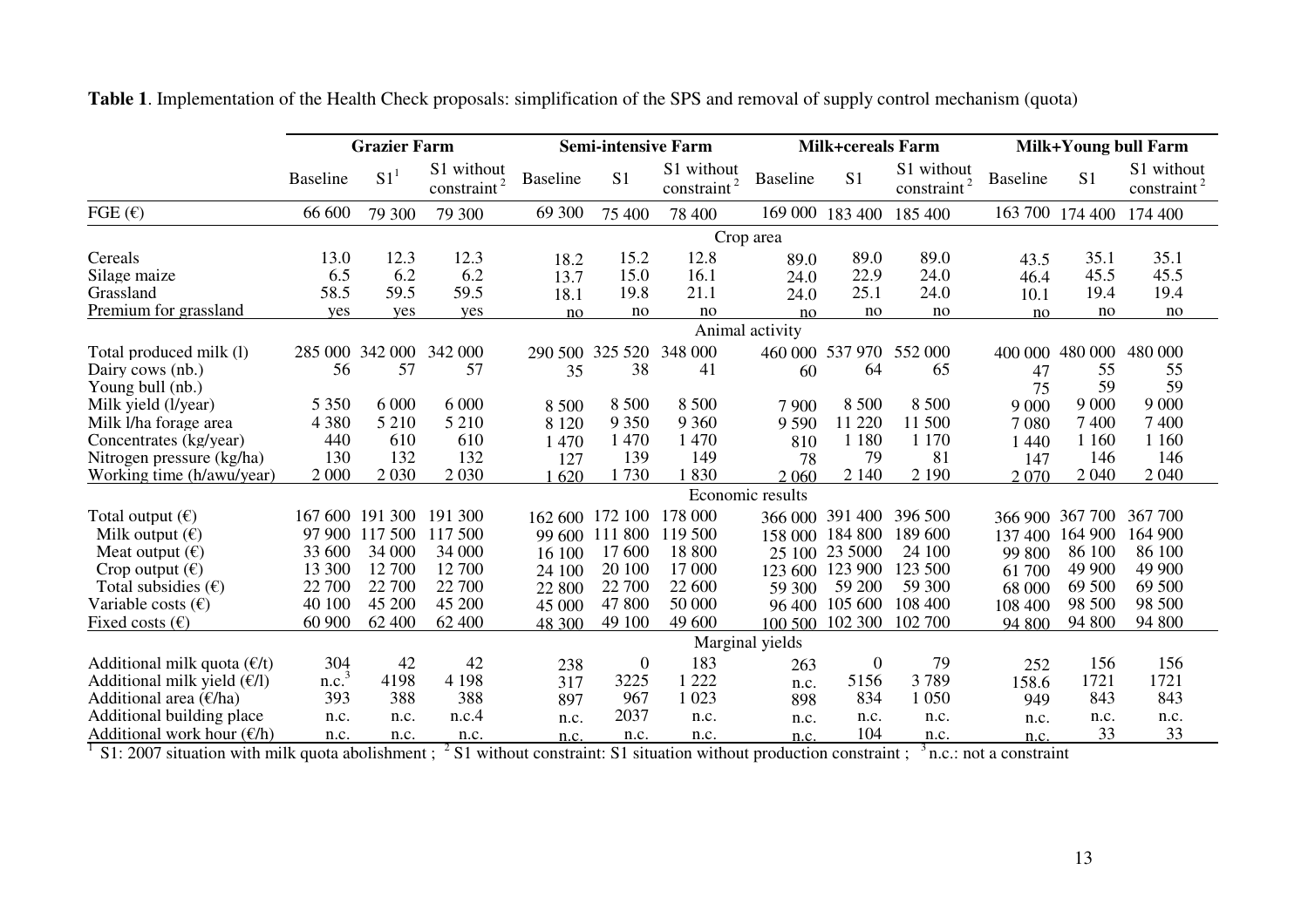The situation on dairy markets during the end of 2007 and the beginning of 2008 confirms these impressions. Indeed, in France, the price of milk during this period has risen to encourage farmers to increase their production. They have shown a strong capacity to respond to these incentives since the production increased by 10% in only five months  $(-1\%$  in October,  $+1\%$  in November,  $+4\%$  in December, +7% in January and 9% in February: (Office de l'Elevage, 2008)).

We can also note that, one additional liter of milk productivity per cow per day causes income to rise by 5 000€ (for the *milk+cereal farm)*. It is the economic gain permitted by the genetic level of animals. Indeed, cows which have a greater productive potential may produce a higher quantity of milk at a lower cost: less need for additional animals for the same quota, thus freeing areas for other activities. Naturally, such conclusions depend on the relative prices of milk, cereals and meat. The next section discusses how dairy farmers respond to the evolution of those prices.

<span id="page-15-0"></span>

**Figure 1.** Proportion of cereals in the usable agricultural area according to the cereals price

<span id="page-15-1"></span>The [Figure 1](#page-15-0) [s](#page-15-1)hows the evolution of the cereal component in the total farm area according to the cereals price (with a fixed milk price:  $350 $\epsilon/t$ ). The main point is that whatever the cereal price, all$ the farms produce all the authorized milk quantity. Farmers increase cereal production when cereal prices increase: they intensify milk production to free up land for cereal crops (more corn silage with concentrate instead of grass). The "Milk + Young bull farm" has larger possibilities to increase the cereal production because it can reduce the fattening activity. We also observe that with a price below than 140 $\epsilon$  per ton, that was the price for the year before 2006, cereal production strongly decreases (two farms totally remove this production). The soaring price of fertilizers during the year 2008 (1.25 $\epsilon$  per nitrogen kg in May 2008) plays a crucial role in this situation by diminishing the gross margin of this production.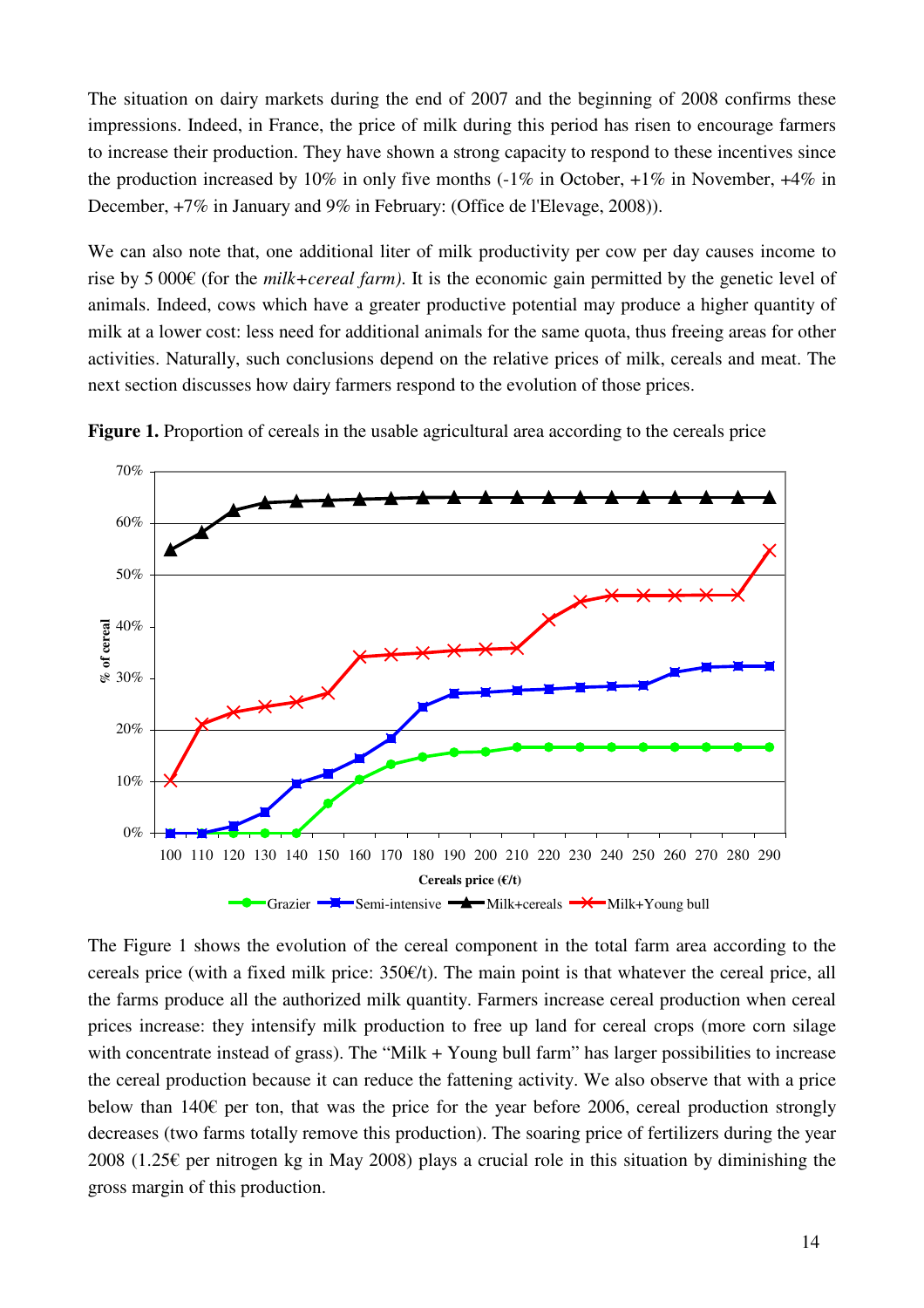We also test the adaptation of farmer's strategy by varying milk price (from 200 to 400  $\epsilon/t$ ) and cereal price (form 100  $\epsilon$ /t to 300 $\epsilon$ /t). We note that the milk price variation has no impact on land use because farmers always produce their available quota. To see cereal production become more profitable than milk, cereal price must be higher than 250 $\varepsilon$ /t with a milk price lower than 230  $\varepsilon$ /t: these are very extreme prices. The "Milk + cereal farm" does not produce all the authorized quantity with a milk price below 280  $\epsilon/t$  : at this point the use of employed workforce is no more profitable. The other types of farming do not decrease their production.

#### **2.2. Simplification of the Single Payment Scheme**

This second section presents, on the one hand, the impact of the implementation of a full decoupling and, on the other hand, the effects of introducing a uniform single payment amount per hectare across the farms of a same region (principle of regionalization, under Articles 58 and 59 Regulation No. 1782).

### *2.2.1 Full decoupling: a stable income (S2)*

In France, authorities decided to implement partial decoupling because they feared that the application of a full decoupling would lead to a geographical concentration of production in areas with comparative advantages. In other words, they feared that the full decoupling leads to a total abandonment of agriculture in difficult areas (with its consequences on the land settlement and dynamics of these rural territories) and to an intensification of production in areas where problems of water pollution may already encountered. Two years after the introduction of partial decoupling in France, the European Commission invites Member States that have used it to move towards a full decoupling of direct payments. It advocates the full decoupling of crops premium, but agrees that direct payments granted to suckler cows, sheep and goats can be kept coupled. This implicitly suggests that it was sensitive to territorial arguments often developed by France. Such a strengthening of decoupling would further improve the EU's position in ongoing negotiations at the WTO on support to agriculture. Indeed, according to the Agricultural Agreement of the Uruguay Round (URAA), subsidies granted to farmers shall not be related to, or based on, the production factors (land and cattle) employed because they are seen as distorting for production and trade.

In 2006, in France, the amount of the single payment was 5.6 billion euros with coupled aid represent 3.3 billion euros (1.1 billion euros for crop production and 1 billion euros under the suckler cow premium). Direct aid allocated per tonne of milk quota to compensate for the drop in prices (about 850 million euros) were directly integrated into the single payment for all member states. Thus, for dairy farms, the question of the implementation of a full decoupling arises only through agricultural productions associated with milk activity. Similarly, increased milk production will not lead tomorrow to increased direct milk aid. The increase future payment will depend solely on the acquisition of additional land or, more marginally, the purchase of payment rights (which is taxed in France when not accompanied by acquisition of additional agricultural land). In France, the amount of the single payment already represent, in national average, two thirds of all direct aid allocated to dairy farms. In the plain areas, where supports from rural development are low, this share is often close to three quarters. Thus, the full decoupling concerns essentially the direct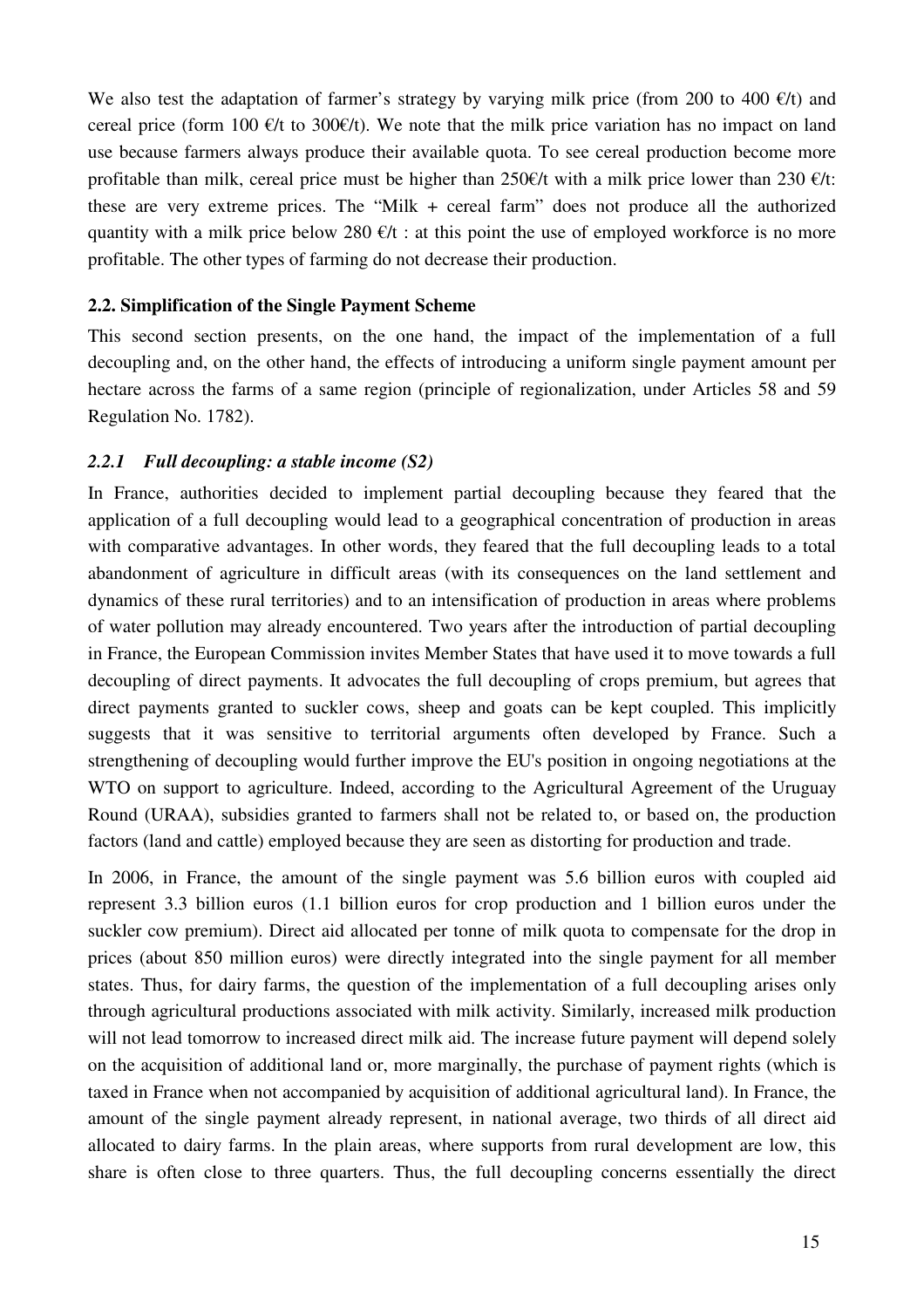payments allocated to crop production (including corn silage, particularly developed in France) and the slaughter premium.

All things being equal, the full decoupling has no effects on income because the amount of subsidies remain constant. Indeed, only the nature of support differs. However, farmers have greater adaptability in this situation because they have the option of dropping some agricultural production while preserving the benefits of direct aid acquired under these productions. Thus, the introduction of a full decoupling offers the possibility to improve income thanks to a reorientation of the production system: farmers therefore optimise their system regardless of decoupled direct payments.

To better understand the potential changes which may occur following the implementation of a full decoupling, it is useful to consider the impact of the implementation, in 2006, of the full decoupling of the SPBM and 75% of the crop premium. A simulation, also from the same model, indicated that milk producers are encouraged to remove the fattening activity, because the profitability of this production is in balance with grain production (Lelyon et al., 2008). In fact, this movement has been seldom observed in France because, on the one hand, producers of young bulls were often engaged in contractual relations with slaughterhouses and, on the other hand, most farmers do not consider not using their buildings to their full capacity even if it's more advantageous from a business point of view. Besides, production of young bulls increased in France during the years 2007 and 2008 (Office de l'Elevage, 2008). Decoupling 75% of the crop premium resulted in a extensification of the dairy production, i.e. a slight substitution of cereal and corn silage by grasslands.

The scenario S2 estimates the impact of the implementation of a full decoupling of all premiums, starting from a baseline where milk quotas are abolished (scenario S1). According to the model, the productive implications of a full decoupling for dairy producers are, over all, quite limited (see Table 2). They are, all the more, if we compare these results to those obtained with the abolition of milk quotas. Note that for some milk farms, not studied here, especially those associating suckler cows with the dairy activity, this could encourage farmers to reduce beef livestock in favour of crop production and, assuming new allocations of dairy productive rights, dairy production.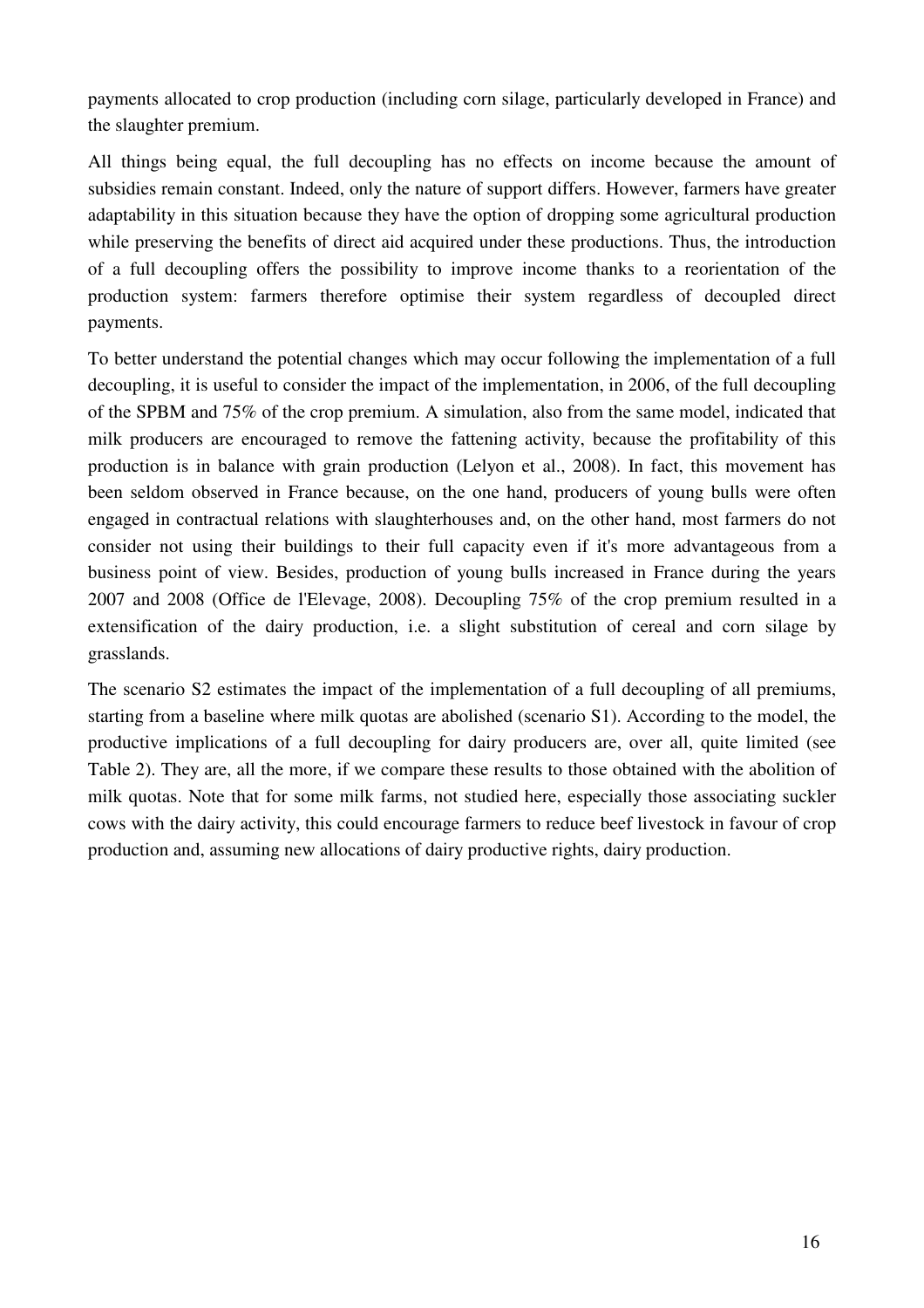|                                        | <b>Grazier Farm</b> |         | <b>Semi-intensive Farm</b> |          | <b>Milk+cereals Farm</b> |          | Milk+Young bull Farm |          |  |  |
|----------------------------------------|---------------------|---------|----------------------------|----------|--------------------------|----------|----------------------|----------|--|--|
|                                        | S2 <sup>1</sup>     | $S3^2$  | S2 <sup>1</sup>            | $S3^2$   | S2 <sup>1</sup>          | $S3^2$   | S2 <sup>1</sup>      | $S3^2$   |  |  |
| FGE $(E)$                              | 79 300              | 85 800  | 74 900                     | 71 700   | 182 300                  | 174 700  | 174 200              | 146 200  |  |  |
|                                        | Crop area           |         |                            |          |                          |          |                      |          |  |  |
| Cereals                                | 10.6                | 10.6    | 12.9                       | 12.9     | 89.0                     | 89.0     | 34.9                 | 34.9     |  |  |
| Silage maize                           | 5.3                 | 5.3     | 15.0                       | 15.0     | 22.5                     | 22.5     | 45.5                 | 45.5     |  |  |
| Grassland                              | 62.1                | 62.1    | 22.1                       | 22.1     | 25.5                     | 25.5     | 19.6                 | 19.6     |  |  |
| Premium for grassland                  | yes                 | yes     | no                         | no       | no                       | no       | no                   | $\rm no$ |  |  |
|                                        | Animal activity     |         |                            |          |                          |          |                      |          |  |  |
| Total produced milk (1)                | 342 000             | 342 000 | 325 520                    | 325 520  | 538 000                  | 538 000  | 480 000              | 480 000  |  |  |
| Dairy cows (nb.)                       | 57                  | 57      | 38                         | 38       | 64                       | 64       | 55                   | 55       |  |  |
| Young bull (nb.)                       |                     |         |                            |          |                          |          | 59                   | 59       |  |  |
| Milk yield (l/year)                    | 6 0 0 0             | 6 0 0 0 | 8 500                      | 8 500    | 8 500                    | 8 500    | 9 0 0 0              | 9 0 0 0  |  |  |
| Milk l/ha forage area                  | 5 0 7 0             | 5 0 7 0 | 8760                       | 8760     | 11 230                   | 11 230   | 7 3 7 0              | 7 3 7 0  |  |  |
| Concentrates (kg/cow/year)             | 620                 | 620     | 1 3 6 0                    | 1 360    | 1 1 8 0                  | 1 1 8 0  | 1 1 5 0              | 1 1 5 0  |  |  |
| Nitrogen pressure (kg/ha)              | 133                 | 133     | 139                        | 139      | 79                       | 79       | 146                  | 146      |  |  |
| Working time (h/awu/year)              | 2 0 3 0             | 2 0 3 0 | 1720                       | 1720     | 2 140                    | 2 1 4 0  | 2 0 4 0              | 2 0 4 0  |  |  |
|                                        | Economic results    |         |                            |          |                          |          |                      |          |  |  |
| Total output $(\epsilon)$              | 185 700             | 192 800 | 168 900                    | 165 400  | 390 500                  | 382 300  | 367 200              | 337 100  |  |  |
| Milk output $(\epsilon)$               | 117 500             | 117 500 | 111 800                    | 111 800  | 185 000                  | 185 000  | 164 900              | 164 900  |  |  |
| Meat output $(\epsilon)$               | 34 500              | 34 500  | 17 600                     | 17 600   | 23 500                   | 23 500   | 86 200               | 86 200   |  |  |
| Crop output $(\epsilon)$               | 10 900              | 10 900  | 17 100                     | 17 100   | 124 000                  | 124 000  | 49 500               | 49 500   |  |  |
| Total subsidies $(\epsilon)$           | 22 800              | 29 900  | 22 400                     | 18 900   | 58 000                   | 58 000   | 66 600               | 66 600   |  |  |
| Variable costs $(\epsilon)$            | 44 100              | 44 100  | 45 200                     | 45 200   | 105 900                  | 105 900  | 98 200               | 98 200   |  |  |
| Fixed costs $(\epsilon)$               | 62 300              | 62 900  | 48 800                     | 48 500   | 102 200                  | 101 700  | 94 800               | 92 600   |  |  |
|                                        | Marginal yields     |         |                            |          |                          |          |                      |          |  |  |
| Additional milk quota $(\epsilon/t)$   | 172                 | 139     | $\Omega$                   | $\Omega$ | $\theta$                 | $\theta$ | 164                  | 164      |  |  |
| Additional milk yield $(E/I)$          | 2 7 3 4             | 2 2 5 0 | 3 200                      | 3 200    | 5154                     | 5154     | 1584                 | 1584     |  |  |
| Additional area $(\epsilon/\text{ha})$ | 430                 | 360     | 846                        | 846      | 806                      | 806      | 747                  | 747      |  |  |
| Additional building place              | n.c.                | n.c.    | 2 0 2 0                    | 2 0 2 0  | n.c.                     | n.c.     | n.c.                 | n.c.     |  |  |
| Additional work hour $(\mathcal{E}/h)$ | n.c.                | n.c.    | n.c.                       | n.c.     | 97                       | 97       | 30                   | 30       |  |  |

**Table 2.** Implementation of the Health Check proposals: simplification of the single payment scheme (full decoupling and regionalization)

<span id="page-18-0"></span><sup>1</sup>S2: S1 situation with full decoupling ; <sup>2</sup> S3: S2 situation with regionalization of the SP ; <sup>3</sup> n.c.: not a constraint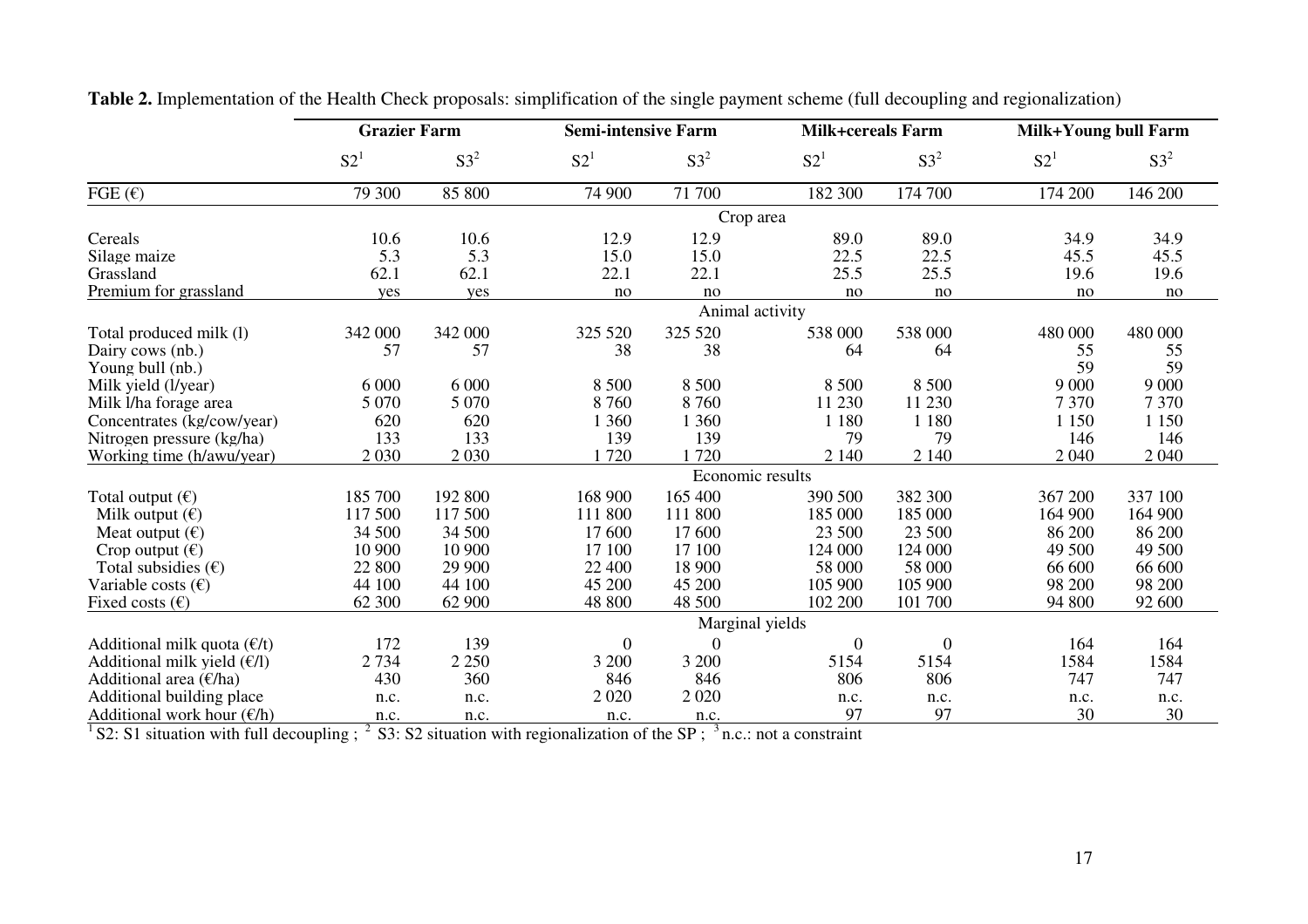#### *2.2.2 Regionalization of the subsidies: significant redistributions (S3)*

Finally, we simulate the implementation of flatter payment rates per entitlement received by farmers in a region: the regionalization. The regionalization allocates the same amount of direct aid per hectare to all farmers in a region. The global payment is then equal to the product of this amount for the eligible area of the farm. The text leaves some opportunities in the definition of a regional scale, with or without distinction between arable and grazing lands. So we apply this flat rate model to the S2 situation (without distinction between arable and grazing lands). The amount is allocated by administrative region. It is an important question because in the French dairy sector the allocation of aid based on a historical reference economically promotes farms with an intensive production system. Farms using a system based on grass, often seen as more environmentally friendly, receive a lower amount of aid (for the same level of production).

The decoupling of subsidies poses the problem of the legitimacy of this support with the increasing time in relation to the historic reference. France (such as Spain and Italy) chose to define the value of the SP based on the farm's historical references as opposed to England and Germany which decided to apply the principle of regionalization. The SFP per hectare (for all farms in France), is about 345 €/ha. Nonetheless, this figure hides disparities between types of production: 420 €/ha for intensive dairy farms and 330  $\epsilon$ /ha for the extensive one (Chatellier, 2006).

We compared the S2 situation (with full decoupling) to a regional flat rate payment. The simulation indicates (see [Table 2\)](#page-18-0) an income transfer between farms: the Milk + Young bulls type of farming sees its FGE decrease by 16% while the FGE of the grazier farm increases by 8%. The extensive farms with large surfaces benefit from this transfer: they receive subsidies which originally were intended for beef-cattle farms and crop farms. Furthermore, the model shows that the crop area, the number of animals, the milk yield per cow or the feeding system are identical to the baseline. When the subsidies are totally decoupled, the farmer chooses the more efficient production, considering price and performance of each activity. The model suggests that there is no relationship between the amount of aid given and the production system chosen. However the model does not take into account the investments: a farmer receiving a significant amount of aid can modernize his production equipment to make it more efficient and increase his income (either through an increase in the product or lower expense), or he may also expand his farm.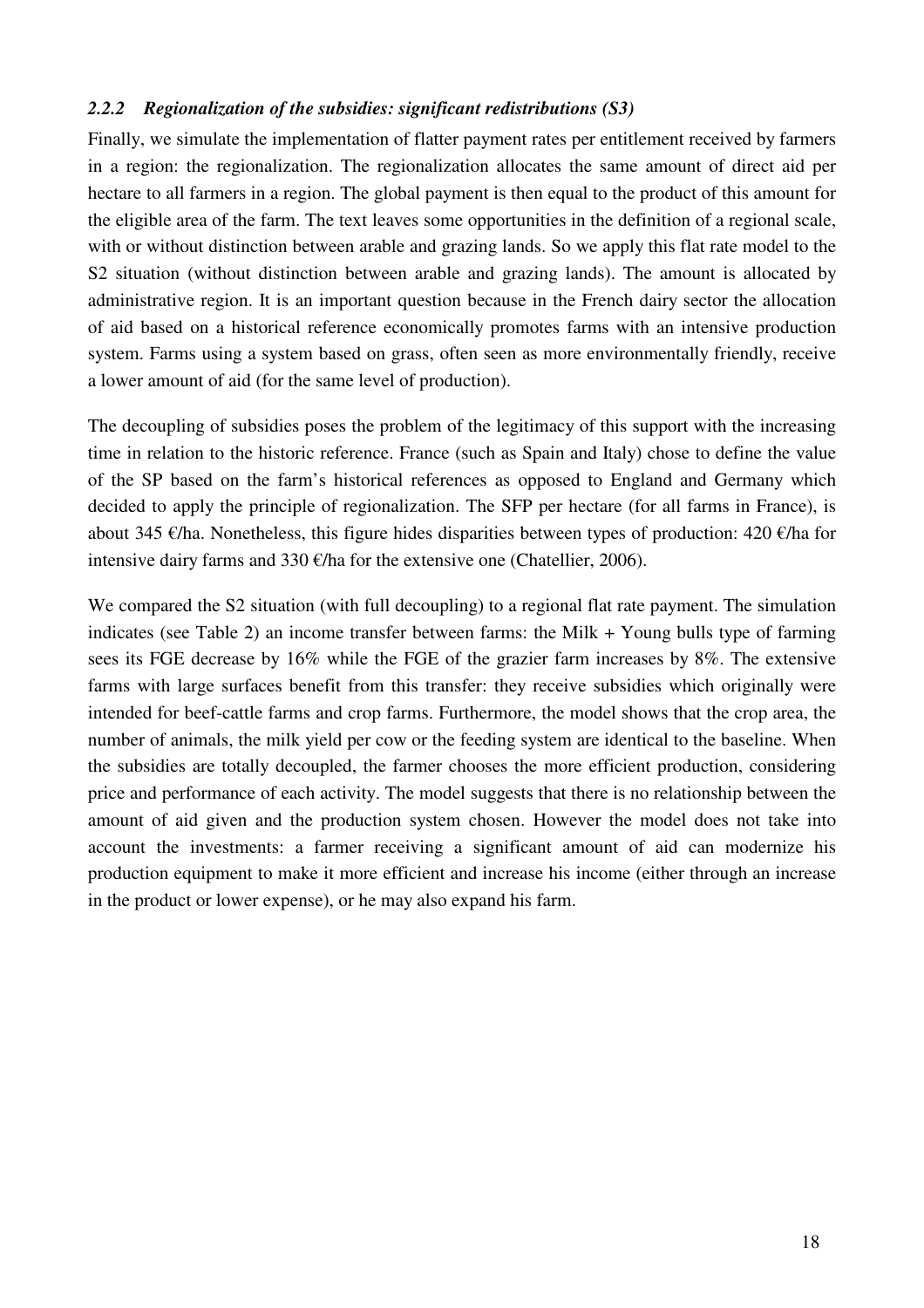## **CONCLUSION**

This model, based on the linear programming methodology, shows its ability to analyse the impact of the CAP Health Check on French dairy farms. In order to represent realistic behaviour, we place the technical, biological, structural, environmental and regulatory realities at the heart of the producer's choice. However, keep in mind the limitations of the method which is based on instantaneous adjustments, constant yields and the idea that the actors are primarily guided by a desire to maximize their income. Some improvements are possible such as using a multi objective function to take into account other considerations which may play an important role (like, for example, the time of work). Other types of farming can also be integrated into the study. A "*Milk + Pigs"* farm could allow detailed analysis of the environmental topic, especially with regard to nitrogen surplus. Finally, the increasing volatility of prices puts risk at the heart of farmers' consideration. The UEP method takes into account the risk of price variation but no attention is paid to the upward or downward expectations made by the farmers. Indeed, the techniques for taking the risk into account incorporate the amplitude of price variation but not the path of their evolution. Integrating this element in linear programming models is an important issue in a context of increasing price volatility.

In terms of public policy, according to our simulations, the full decoupling of direct supports (compared to a situation with a partial decoupling) would not have a strong impact on French dairy farms' strategies. This is due to the fact that the direct payments which are granted to these farms have been largely decoupled since 2005. As to the implementation of a SFP regionalization, we estimate that the impacts concern the distribution of incomes between types of farm: the extensive farms benefit from a transfer of aid from the more intensive ones. However, the productive choices are not affected by this scenario. The removal of the set-aside will have just a little influence, both on income and production plan. For dairy farms, the most important measure of the CAP "health check" is, of course, the abolition of the milk quota. Our simulations show that farmers, in plain regions, have a strong potential to expand milk production, even with constant structure of the land. All things being equal, and whatever the prices, dairy farmers always try to reach the maximum quantity of milk allowed by our model. Nevertheless, the fluctuations of cereal prices have an impact on crop rotation and the intensification level. It is important to note that the current situation prevailing in agricultural markets is unprecedented and changes the balance between inputs and outputs.

The future of dairy production will be also closely connected to the strategies developed by dairy companies (whether private or cooperative), especially because they will have more power in the milk market regulation. Without the milk quota, the strategies of the firms will influence the milk production model in France (concentration, enlargement, intensification) and therefore the location of dairy farms on the French territory.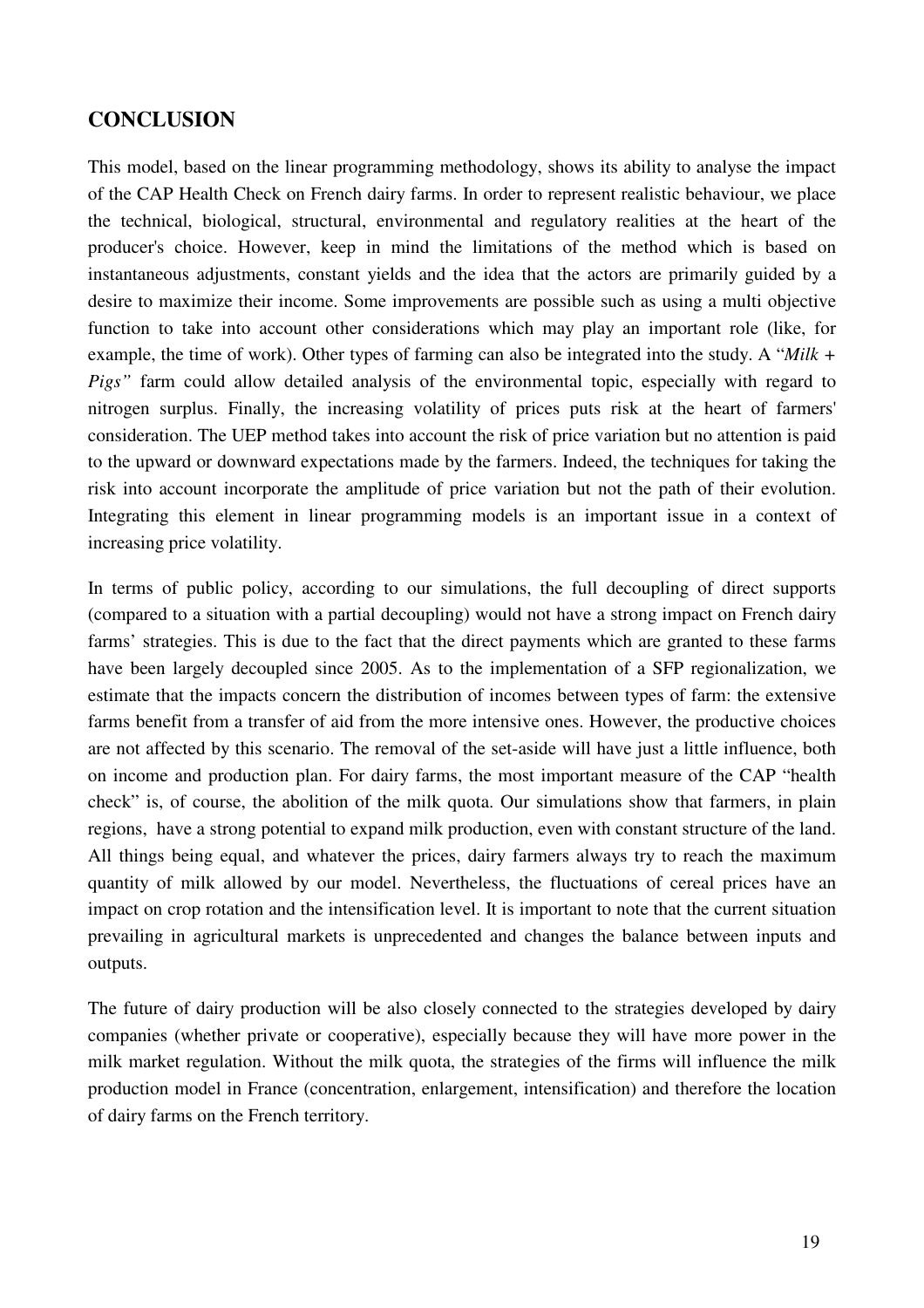## **REFERENCES**

Berentsen, P. B., Giesen, G. J., and Renkema, J. A. (2000). Introduction of seasonal and spatial specification to grass production and grassland use in a dairy farm model. *Grass and Forage Science* **55**, 125-137.

Bouamra-Mechemache, Z., and Réquillart, V. (2002). Policy Reform and the EU 15 Dairy Industry. *In* "Phasing out milk quota in the UE" (D. Colman, ed.). Food and Resource Economics, University of Manchester, Manchester.

Caramelle-Holtz, E., Chauvat, S., Ethève, F., Kentzel, M., Moreau, J.-C., and Morin, E. (2004). "Le travail dans les exploitations d'élevage d'aquitaine," Institut de l'Elevage, Paris.

Cathagne, A., Guyomard, H., and Levert, F. (2006). "Milk Quotas in the European Union: Distribution of Marginal Costs and Quota Rents."

Chatellier, V. (2006). Le découplage et les droits à paiement unique dans les exploitations laitières et bovins-viande en France. *Cahiers d'Economie et Sociologie Rurales*, 2-28.

CNIEL, C. N. I. E. L. (2007). "L'économie laitière en chiffres," CNIEL, Paris.

Colman, D. (2000). Inefficiencies in the UK milk quota system. *Food Policy* **25**, 1-16.

Commission of the European Communities (2008). Proposal for a Council Regulation establishing common rules for direct support schemes for farmers under the common agricultural policy and establishing certain support schemes for farmers. pp. 161. European Union.

Flaten, O., and Lien, G. (2007). Stochastic utility-efficient programming of organic dairy farms. *European Journal of Operational Research* **181**, 1574-1583.

Godard, C., Roger-Estrade, J., Jayet, P. A., Brisson, N., and Le Bas, C. (2008). Use of available information at a European level to construct crop nitrogen response curves for the regions of the EU. *Agricultural Systems* **97**, 68-82.

Gouin, D. M. (2005). La performance économique comparée des systèmes de régulation du secteur laitier : une analyse internationale. *Notes et études économiques* **24**, 99-133.

Hardaker, J. B., Huirne, R. B. M., Anderson, J. R., and Lien, G. (2004a). "Coping with risk in agriculture," Second/Ed. CAB International, Wallingford (UK).

Hardaker, J. B., Richardson, J. W., Lien, G., and Schumann, K. D. (2004b). Stochastic efficiency analysis with risk aversion bounds: a simplified approach. *The Australian Journal of Agricultural and Resource Economics* **48**, 253-270.

Hazell, P. B. R. (1971). A Linear Alternative to Quadratic and Semivariance Programming for Farm Planning under Uncertainty. *American Journal of Agricultural Economics* **53**, 53-62.

Hazell, P. B. R., and Norton, R. D. (1986). "Mathematical Programming for Economic Analysis in Agriculture," MacMillan, New York.

Herrero, M., Fawcett, R. H., and Dent, J. B. (1999). Bio-economic evaluation of dairy farm management scenarios using integrated simulation and multiple-criteria models. *Agricultural Systems* **62**, 169-188.

INRA (2007). "Alimentation des bovins, ovins et caprins : Besoins des animaux - Valeurs des aliments," Editions Quae, Versailles.

Institut de l'Elevage (2008). "Les systèmes bovins laitiers en France : Repères techniques et économiques," Institut de l'Elevage, Paris.